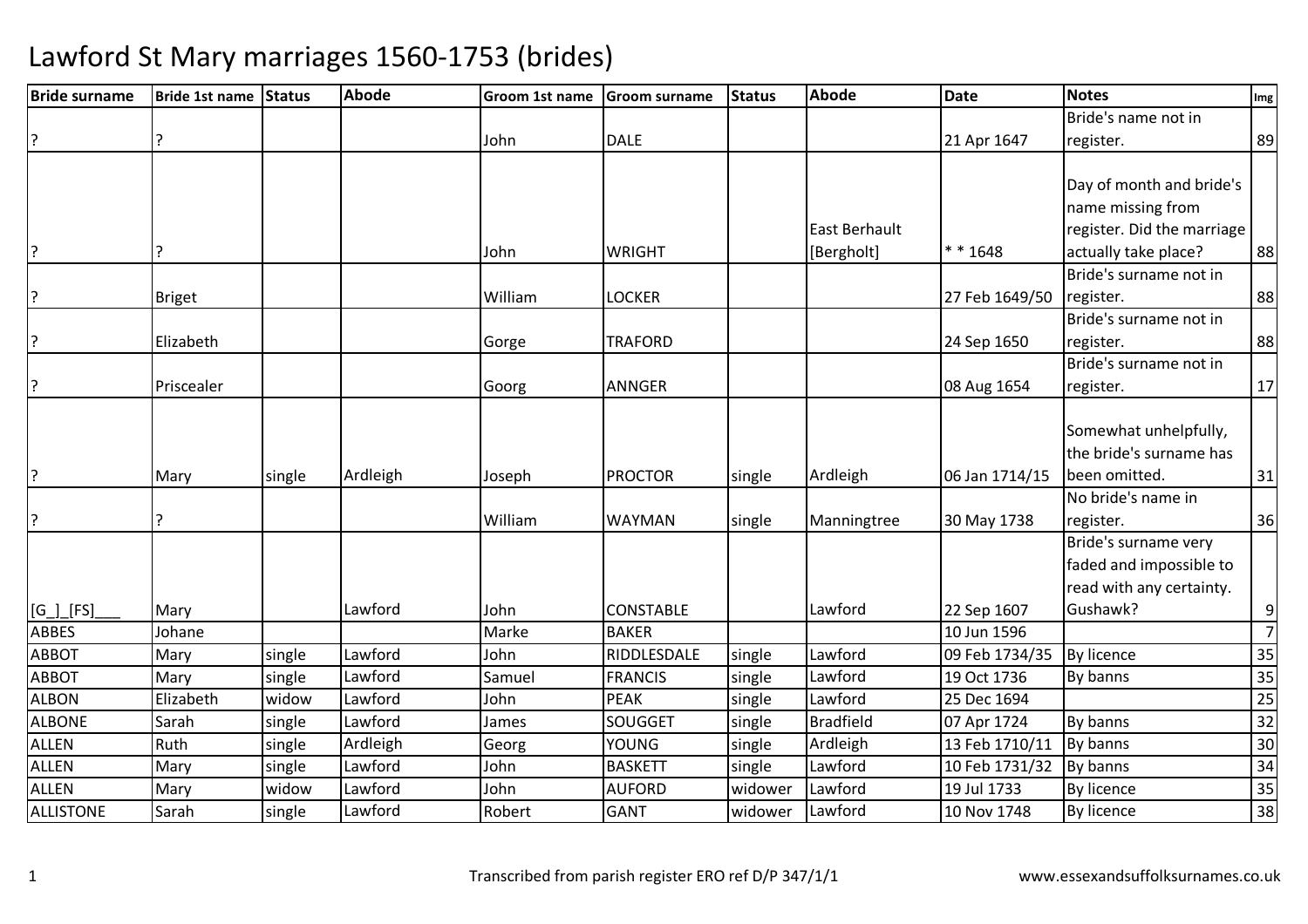| <b>Bride surname</b> | Bride 1st name Status |        | <b>Abode</b>            | Groom 1st name | <b>Groom surname</b> | <b>Status</b> | <b>Abode</b>        | <b>Date</b>    | <b>Notes</b>                            | Img |
|----------------------|-----------------------|--------|-------------------------|----------------|----------------------|---------------|---------------------|----------------|-----------------------------------------|-----|
| <b>ALLONN</b>        | <b>Bridget</b>        |        |                         | John           | LITTELBURY           |               |                     | 24 Oct 1655    |                                         | 18  |
| <b>ANGER</b>         | Johan                 |        |                         | John           | <b>COLLYN</b>        |               |                     | 07 Feb 1562/63 |                                         | 5   |
| <b>ANNICE</b>        | Margaret              | single | Lawford                 | Michael        | <b>DUFTY</b>         | single        | Wix                 | 11 Apr 1732    | By banns                                | 35  |
|                      |                       |        |                         |                |                      |               |                     |                |                                         |     |
| <b>ARCHER</b>        | Susannah              | single | Lawford                 | Alexander      | <b>POTTER</b>        | single        | Thorpe-le-Soken     | 18 Dec 1707    | By licence                              | 30  |
| <b>ARCHER</b>        | Amy                   | single | Dedham                  | Abram.         | <b>KNAPP</b>         | widower       | Dedham              | 19 Aug 1731    | By licence                              | 34  |
| <b>ARNER</b>         | Ellynor               |        |                         | Henrie         | <b>FARWARDE</b>      |               |                     | 21 Jun 1562    |                                         | 5   |
| ARNOLD               | Mary                  | widow  | Lawford                 | John           | <b>HOWARD</b>        | widower       | Thoringtone         | 22 Oct 1706    | Groom's abode<br>presumably Thorrington | 76  |
|                      |                       |        |                         |                |                      |               |                     |                |                                         |     |
| <b>ATKINSON</b>      | Elizabeth             | single | <b>Boxsted [Boxted]</b> | John           | <b>ALDHAM</b>        | single        | Manningtree         | 19 Sep 1738    | By licence                              | 36  |
| <b>AYLETT</b>        | Mary                  | widow  | Colchester              | John           | SNELLING             | widower       | Wivenhoe            | 06 Aug 1689    | By licence                              | 24  |
| <b>AYLEWOOD</b>      | Dynah                 | single | Lawford                 | James          | <b>PEEKE</b>         | widower       | <b>Bradfield</b>    | 05 Nov 1657    |                                         | 18  |
| <b>BACON</b>         | Elizabeth             | single | Lawford                 | John           | <b>OFFORD</b>        | single        | Lawford             | 18 Jun 1713    | By banns                                | 31  |
| <b>BACON</b>         | Sarah                 | single |                         | James          | <b>BELOW</b>         | single        |                     | 29 Sep 1730    | By banns                                | 34  |
| <b>BAKER</b>         | Elizabeth             |        |                         | Roberte        | CRACSTON             |               |                     | 06 Jul 1562    |                                         | 5   |
| <b>BAKER</b>         | Mary                  |        | Lawford                 | John           | <b>WEBB</b>          |               | <b>Bradfield</b>    | 30 Apr 1607    |                                         | 9   |
| <b>BAKER</b>         | Elizabeth             | widow  | Lawford                 | John           | <b>GLADDEN</b>       | widower       | East Bergholt       | 06 Nov 1717    | By banns                                | 32  |
| <b>BARLLY</b>        | Rose                  |        |                         | Edward         | <b>FRENNOLL</b>      |               |                     | 27 Jul 1654    |                                         | 17  |
| <b>BASKET</b>        | Sarah                 | single | Little Bromley          | Mathew         | <b>SHED</b>          | single        | Lawford             | 08 Nov 1716    | By banns                                | 31  |
| <b>BAUTREY</b>       | Jane                  | widow  | Harwich                 | Joseph         | <b>TOWERS</b>        | single        | East Bergholt       | 22 Jul 1746    | By licence                              | 37  |
| <b>BEALER</b>        | Sarah                 | single | Lawford                 | George         | PITMAN               | single        | Lawford             | 17 Dec 1753    | By banns                                | 38  |
| <b>BENNET</b>        | Margaret              |        |                         | Soloman        | <b>SHELDRACK</b>     |               |                     | 13 Jan 1626/27 |                                         | 13  |
| <b>BERIFFE</b>       | Anne                  |        | Alsford [Arlesford]     | Thomas         | <b>SALTER</b>        |               | <b>Much Bromley</b> | 29 Feb 1635/36 | By licence. Mr & Mrs.                   | 14  |
| <b>BETTS</b>         | Eleanor               | single | Lawford                 | Peter          | <b>GANT</b>          | widower       | Lawford             | 25 May 1742    | By banns                                | 36  |
| <b>BINGHAM</b>       | Martha                | virgin |                         | Nicholas       | <b>BACON</b>         | bachelor      |                     | 15 Jul 1612    | Mr & Mrs                                | 11  |
| <b>BIRCH</b>         | Elizabeth             | single |                         | Edward         | <b>NUN</b>           | single        |                     | 08 Feb 1704/5  | By banns                                | 29  |
| <b>BLOWER</b>        | Williman              | single | Lawford                 | Arthur         | <b>MAY</b>           | single        | Lawford             | 20 Aug 1704    | By banns                                | 29  |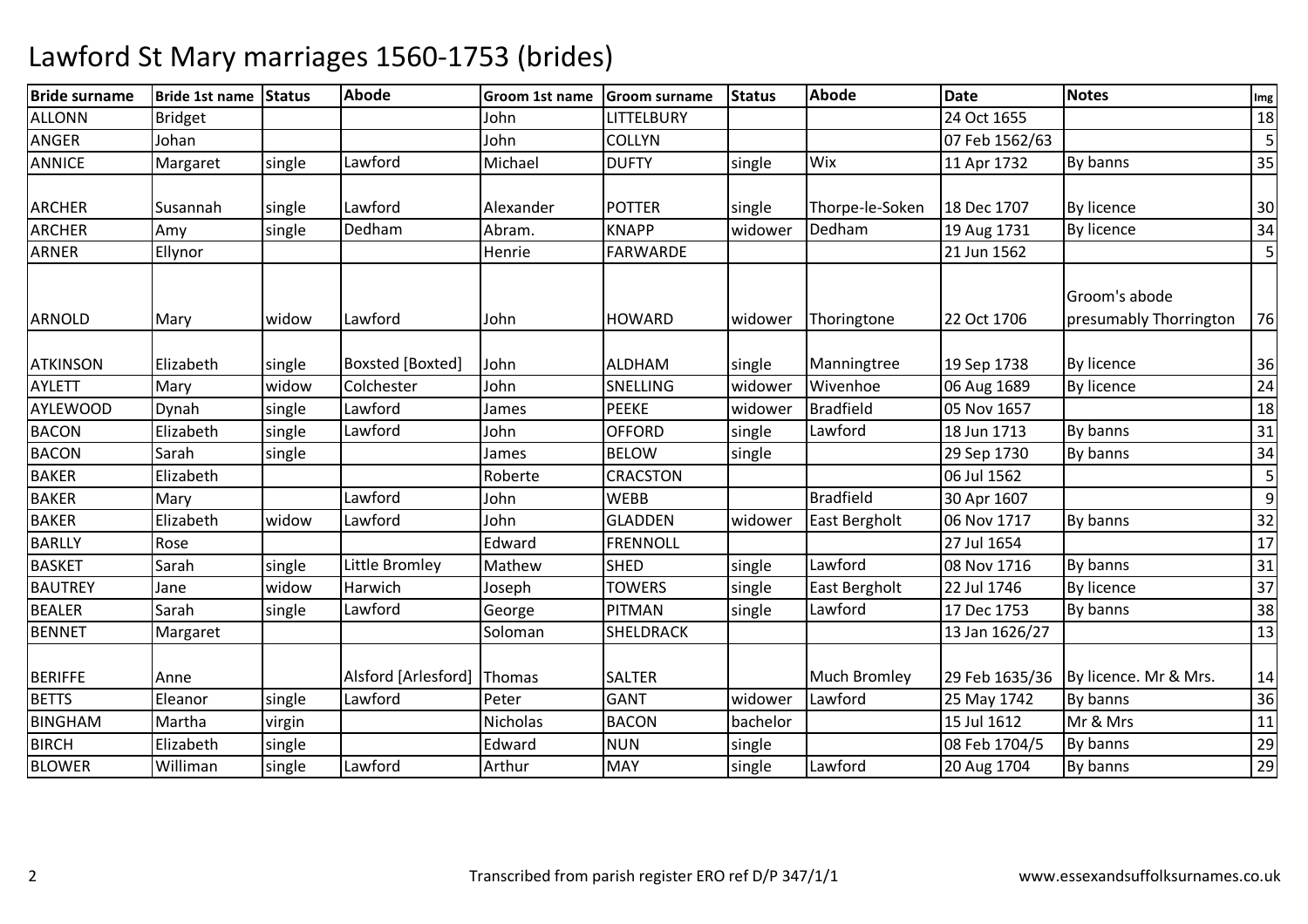| <b>Bride surname</b> | Bride 1st name | <b>Status</b> | <b>Abode</b>  | Groom 1st name | <b>Groom surname</b> | <b>Status</b> | <b>Abode</b>         | <b>Date</b>             | <b>Notes</b>              | Img            |
|----------------------|----------------|---------------|---------------|----------------|----------------------|---------------|----------------------|-------------------------|---------------------------|----------------|
|                      |                |               |               |                |                      |               |                      |                         | Bride's surname might     |                |
|                      |                |               |               |                |                      |               |                      |                         | later have been rendered  |                |
| <b>BOLEDHODE</b>     | Allyce         |               |               | John           | <b>CROSE</b>         |               |                      | 13 Oct 1583             | as Bulletout              | $\overline{5}$ |
| <b>BOND</b>          | Patience       | widow         |               | Edward         | <b>STUNHARD</b>      | bachelor      |                      | 01 Feb 1613/14          |                           | 11             |
| <b>BOND</b>          | Ann            |               | Dedham        | Richard        | <b>BOIS</b>          |               | Colchester           | 18 May 1668             |                           | 22             |
| <b>BONES</b>         | Barbary        | single        | Dedham        | Thomas         | <b>BARNARD</b>       | single        | Lawford              | 21 Sep 1732             | <b>By licence</b>         | 35             |
| <b>BOSTON</b>        | Elizabeth      |               |               | William        | <b>HERN</b>          |               |                      | 14 Feb 1692/93          |                           | 25             |
| <b>BOUGHTEN</b>      | Susan          | single        | Lawford       | Henry          | LILLEY               | single        | Lawford              | 15 Oct 1741             | By banns                  | 36             |
| <b>BOUGHTON</b>      | Mary           | single        | Lawford       | William        | PAIN                 | single        | Lawford              | 19 Feb 1730/31          | By banns                  | 34             |
|                      |                |               |               |                |                      |               | <b>Great Clafton</b> |                         |                           |                |
| <b>BOWES</b>         | Judith         |               |               | William        | <b>HUBBERT</b>       |               | [Clacton]            | 28 Sep 1609             | Mr & Mrs                  | 10             |
| <b>BOWES</b>         | Ann            | maiden        | Dedham        | Georg          | <b>FENN</b>          | bachelor      | Clare, Suffolk       | 27 Feb 1611/12          | By licence. Mr & Mrs.     | 10             |
|                      |                |               | East Berhault |                |                      |               |                      |                         |                           |                |
| <b>BRANSON</b>       | Sarah          |               | [Bergholt]    | John           | <b>WELOR</b>         |               | London               | 22 Mar 1651/52 Mr & Mrs |                           | 88             |
|                      |                |               |               |                |                      |               |                      |                         | By licence. Groom is      |                |
|                      |                |               |               |                |                      |               |                      |                         | Francis Browne ye         |                |
| <b>BRANSTON</b>      | Marie          | maiden        | East Bergholt | Francis        | <b>BROWNE</b>        | bachelor      | Dedham               | 19 Sep 1614             | yonger.                   | 11             |
| <b>BRAXSTEAD</b>     | Sarah          | widow         | Lawford       | William        | <b>EDGAR</b>         | widower       | <b>Bradfield</b>     | 22 Jun 1692             |                           | 25             |
| <b>BRETT</b>         | Alice          | maiden        |               | John           | <b>MANNING</b>       | widower       |                      | 22 Jun 1613             |                           | 11             |
| <b>BROOKE</b>        | Elizabeth      |               |               | John           | <b>PLANTON</b>       |               |                      | 18 Jan 1626/27          |                           | 13             |
|                      |                |               |               |                |                      |               |                      |                         |                           |                |
|                      |                |               |               |                |                      |               |                      |                         | No date, but says it      |                |
|                      |                |               |               |                |                      |               |                      |                         | happened about the end    |                |
|                      |                |               |               |                |                      |               |                      |                         | of August. Last letter of |                |
|                      |                |               |               |                |                      |               |                      |                         | bride's surname might be  |                |
|                      |                |               |               |                |                      |               |                      |                         | an S or might be a        |                |
|                      |                |               |               |                |                      |               |                      |                         | smudge. Surname either    |                |
| <b>BROOKE[S ]</b>    | Johan          |               |               | Symon          | <b>BARTON</b>        |               |                      | * Aug 1593              | Brooke or Brookes.        | $\overline{7}$ |
| <b>BROWN</b>         | Mary           |               |               | Michael        | <b>DOFTON</b>        |               |                      | 06 Jan 1679/80          |                           | 23             |
| <b>BROWN</b>         |                |               |               |                |                      |               |                      |                         |                           | 30             |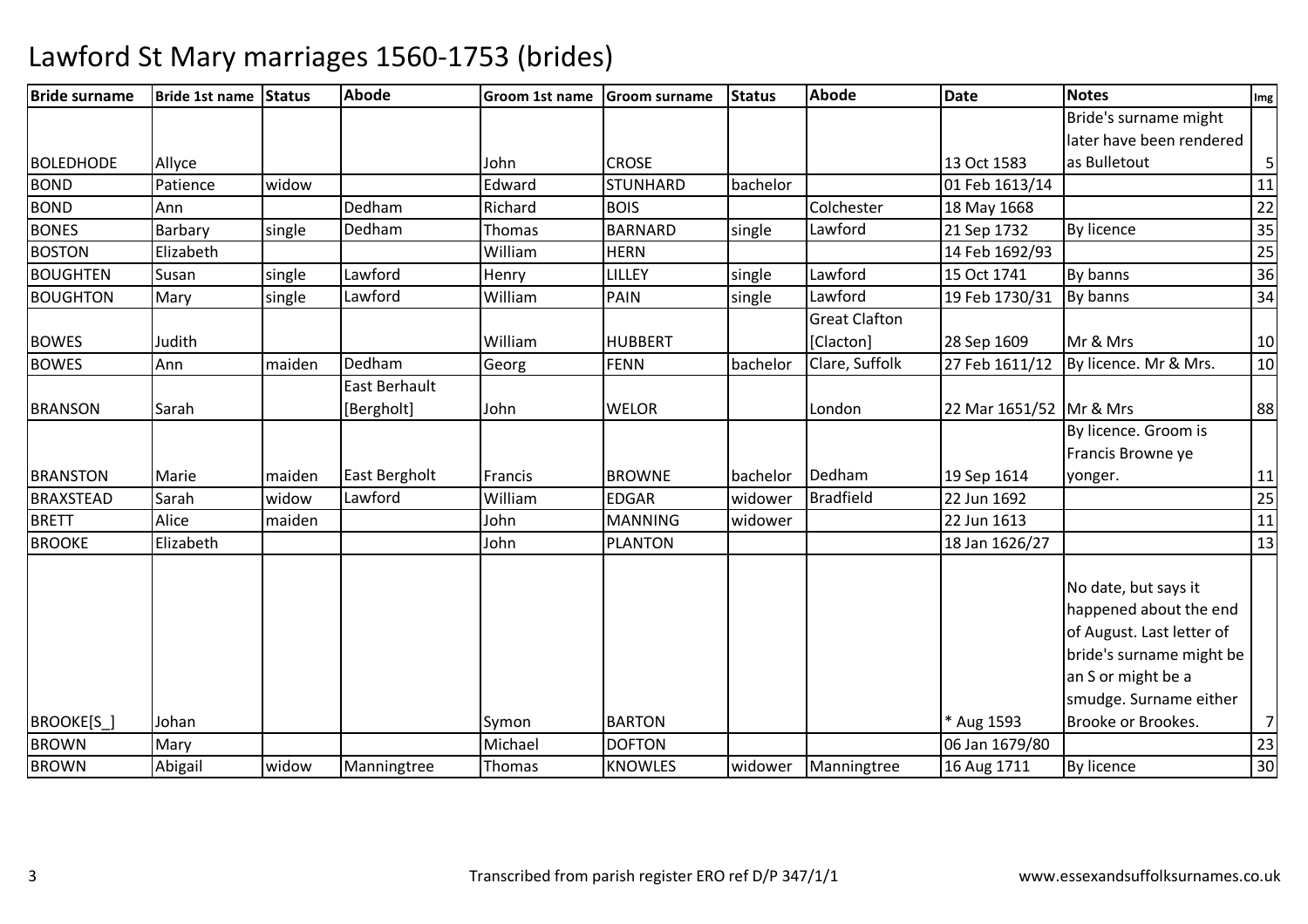| <b>Bride surname</b> | Bride 1st name Status |        | Abode          | Groom 1st name | <b>Groom surname</b> | <b>Status</b> | Abode            | <b>Date</b>    | <b>Notes</b>                                                                                                                                                                    | Img    |
|----------------------|-----------------------|--------|----------------|----------------|----------------------|---------------|------------------|----------------|---------------------------------------------------------------------------------------------------------------------------------------------------------------------------------|--------|
|                      |                       |        |                |                |                      |               |                  |                |                                                                                                                                                                                 |        |
|                      |                       |        |                |                |                      |               |                  |                | By licence. Day of month<br>and end of bride's<br>surname lost down edge<br>of page. Marriage licence<br>bond and allegation at<br>the Essex Record Office<br>suggests that her |        |
| BROWNS*              | Martha                | single | Lawford        | John           | <b>HALLS</b>         | single        | Shelley, Suffolk | * Jun 1749     | surname is Brownsmith.                                                                                                                                                          | 38     |
| <b>BRUTON</b>        | Clare                 |        |                | Richard        | <b>HODDIE</b>        |               |                  | 30 Sep 1609    |                                                                                                                                                                                 | 10     |
| <b>BUCKINGHAM</b>    | Sarah                 | widow  | Lawford        | William        | <b>HAWES</b>         | single        | Ipswich          | 09 Mar 1645/46 |                                                                                                                                                                                 | 16     |
| <b>BULLER</b>        | Marie                 | maiden |                | William        | <b>NEWTON</b>        | bachelor      |                  | 16 Nov 1613    | By licence.                                                                                                                                                                     | 11     |
| <b>BURNAM</b>        | Mary                  | single | Ardleigh       | Ezekiel        | <b>DUNTON</b>        | single        | Ardleigh         | 23 Dec 1711    | By banns                                                                                                                                                                        | 30     |
| <b>BURRELL</b>       | Mary                  | single | Little Bromley | Abraham        | <b>DAY</b>           | single        | Washbrook        | 18 Oct 1716    |                                                                                                                                                                                 | 31     |
| <b>BUSHELL</b>       | Anne                  | single | Holland        | John           | <b>MASON</b>         | single        | Dedham           | 16 Apr 1723    | By licence. Groom's<br>abode spelt "Dehdam".<br>Bride is of Holland -<br>doesn't specify Great or<br>Little, or could even be in<br>the Netherlands                             | 32     |
| CA[R_][E_]           | Margaret              |        | Lawford        | Thomas         | <b>TEMPLEMAN</b>     |               | Dedham           | 26 Feb 1665/66 |                                                                                                                                                                                 | 22     |
| <b>CANDLER</b>       | Mary                  |        | Colchester     | Thomas         | <b>FRANCIS</b>       |               |                  | 09 Apr 1662    | Mr & Mrs                                                                                                                                                                        | 21     |
| <b>CARD</b>          | Elizabeth             | single | Ardleigh       | Joseph         | <b>ELLINET</b>       | single        | Little Bromley   | 25 Nov 1714    | By banns                                                                                                                                                                        | 31     |
| CARDINALL            | Elizabeth             |        | Dedham         | Henrie         | <b>FIRMAGE</b>       |               |                  | 05 Sep 1611    | By licence. Mrs & Mrs.                                                                                                                                                          | $10\,$ |
| <b>CHAPLIN</b>       | Phoebe                |        | Brantham       | Philipp        | TILLINGHAM           | widower       | Brantham         | 03 Dec 1728    | By licence                                                                                                                                                                      | 33     |
| <b>CLAPTON</b>       | Margaret              |        | Coggeshall     | Gorge          | <b>BALDROWE</b>      |               | Ipswich          | 09 Nov 1646    | Mr & Mrs                                                                                                                                                                        | 89     |
| <b>CLARCKE</b>       | Derby                 |        |                | Thomas         | <b>FOWLE</b>         |               |                  | 05 May 1631    | <b>By licence</b>                                                                                                                                                               | 13     |
| <b>CLARKE</b>        | Sarah                 |        | Lawford        | Abraham        | <b>BISHOP</b>        |               | Manningtree      | 02 Jul 1678    |                                                                                                                                                                                 | 23     |
| <b>CLERK</b>         | Rose                  | single | Lawford        | Onesymus       | <b>OSBORN</b>        | widower       | Lawford          | 19 Jun 1727    | By banns                                                                                                                                                                        | 33     |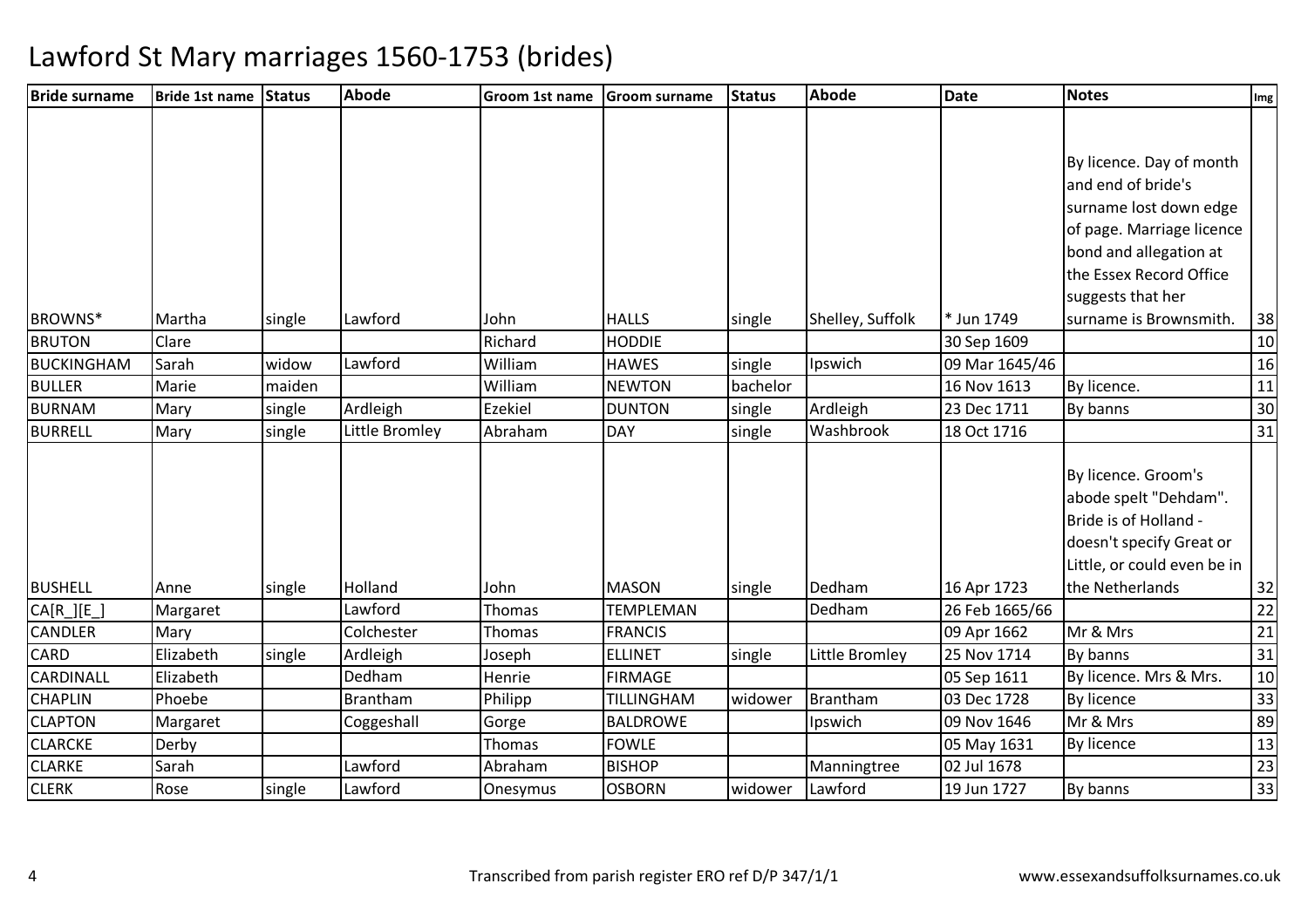| <b>Bride surname</b> | Bride 1st name Status |        | <b>Abode</b>   | Groom 1st name | Groom surname    | <b>Status</b> | <b>Abode</b>                                 | <b>Date</b>    | <b>Notes</b>              | Img             |
|----------------------|-----------------------|--------|----------------|----------------|------------------|---------------|----------------------------------------------|----------------|---------------------------|-----------------|
|                      |                       |        |                |                |                  |               |                                              |                | By licence. Bride's       |                 |
|                      |                       |        |                |                |                  |               |                                              |                | surname either Cope or    |                 |
| CO[PX]E              | Grysell               | maiden |                | Henrie         | <b>POUND</b>     | widower       |                                              | 25 Apr 1615    | Coxe                      | $11\,$          |
|                      |                       |        |                |                |                  |               | Deadham                                      |                |                           |                 |
| <b>COCKE</b>         | Tamesing              | single | Lawford        | Adam           | <b>HICHCOCKE</b> | widower       | [Dedham]                                     | 14 Jan 1658/59 |                           | 19              |
| <b>COLE</b>          | Ann                   |        | Dedham         | Michael        | <b>COOPER</b>    |               | St Peter's, Maldon 07 Mar 1671/72 By licence |                |                           | 22              |
| <b>COLE</b>          | Sarah                 | single |                | Robert         | <b>HOLBORROW</b> | widower       |                                              | 01 Oct 1700    | By banns                  | 28              |
| <b>COLE</b>          | Hellen                | widow  | Little Bromley | Robert         | <b>SCURREL</b>   | single        | Mistley                                      | 06 Jan 1712/13 | By banns                  | 31              |
| <b>COMPLIN</b>       | Susan                 | maiden |                | John           | <b>HERRIT</b>    | widower       |                                              | 18 Jul 1611    |                           | 10              |
| COOK                 | Elizabeth             |        |                | John           | <b>GOODALE</b>   |               |                                              | 17 May 1604    |                           | 9               |
| COOK                 | Elizabeth             | single | Lawford        | Peter          | <b>HILLS</b>     | single        | Ardleigh                                     | 18 Oct 1721    | By licence                | 32              |
| COOK                 | Martha                | widow  | Lawford        | Nathaniel      | <b>STUD</b>      | widower       | Lawford                                      | 26 Feb 1722/23 | By licence                | 32              |
| COOK                 | Mary                  | single | Lawford        | Nathaniel      | <b>STUD</b>      | single        | Lawford                                      | 09 Apr 1724    | By banns                  | 32              |
| COOK                 | Abigail               | single | Lawford        | John           | <b>HART</b>      | single        | Sudbury, Suffolk                             | 17 Jun 1729    | By licence                | 34              |
| <b>COOK</b>          | Elizabeth             | single | Lawford        | John           | <b>BRIDGES</b>   | single        | Lawford                                      | 22 Apr 1744    | By banns                  | 37              |
| COOKE                | Anne                  |        |                | Robert         | AYLEWARD         |               |                                              | 06 Sep 1607    |                           | 9               |
| <b>COOKE</b>         | Barbary               |        |                | Francis        | <b>ADAMS</b>     |               |                                              | 03 Nov 1608    |                           | 10              |
|                      |                       |        |                |                |                  |               | Little Clafton                               |                |                           |                 |
| <b>COOKE</b>         | Sara                  |        | Lawford        | Francis        | <b>SPARKE</b>    |               | [Clacton]                                    | 21 Sep 1609    |                           | 10              |
| <b>CRANE</b>         | Hannah                |        |                | William        | <b>MILLER</b>    |               |                                              | 30 Nov 1680    |                           | 24              |
|                      |                       |        |                |                |                  |               |                                              |                | Bride's surname difficult |                 |
| CREEK?               | Elizabeth             |        |                | John           | <b>ALBONE</b>    |               | Lawford                                      | 23 Aug 1664    | to read - squashed up.    | 22              |
| <b>CREFFEILD</b>     | Rachell               | single | Dedham         | Benjamine      | <b>CHAPLIN</b>   | single        | East Bergholt                                | 07 Nov 1721    | <b>By licence</b>         | $\overline{32}$ |
|                      |                       |        |                |                |                  |               |                                              |                | Day of month missing      |                 |
| <b>CRISPE</b>        | Mary                  |        |                | Abraham        | <b>WINGE</b>     |               |                                              | * Dec 1648     | from register             | 88              |
| <b>CROW</b>          | Ann                   |        |                | Raph           | <b>HARRISON</b>  |               |                                              | 17 Apr 1600    |                           | 8               |
| <b>CULLEY</b>        | Mary                  | single | Dedham         | John           | <b>WRINCH</b>    | single        | Dedham                                       | 06 Feb 1728/29 | By licence                | 33              |
|                      |                       |        | Stowupland,    |                |                  |               |                                              |                | By licence, married by Mr |                 |
| <b>CUTTING</b>       | Anne                  |        | Suffolk        | Edmund         | <b>GIPPS</b>     |               | Badley, Suffolk                              | 18 Oct 1733    | <b>Robt Rogers</b>        | 35              |
| <b>DALDY</b>         | Anne                  | single | Lawford        | George         | <b>CLARKE</b>    | single        | Wivenhoe                                     | 25 Sep 1740    | By licence                | $\overline{36}$ |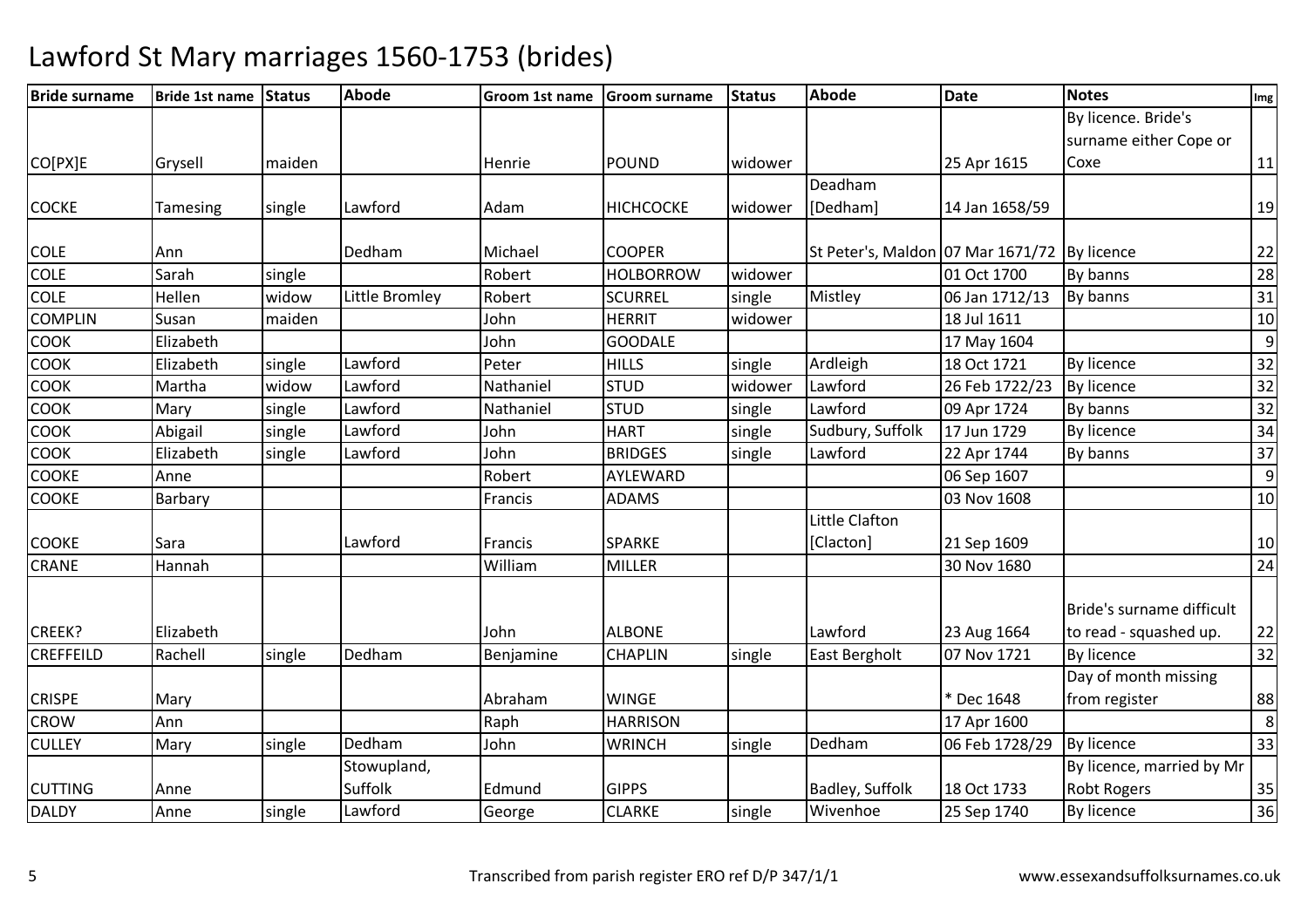| <b>Bride surname</b> | Bride 1st name Status |        | <b>Abode</b>             | Groom 1st name | <b>Groom surname</b> | <b>Status</b> | Abode       | Date           | <b>Notes</b>               | Img |
|----------------------|-----------------------|--------|--------------------------|----------------|----------------------|---------------|-------------|----------------|----------------------------|-----|
| <b>DALE</b>          | Grace                 | maiden |                          | Henrie         | <b>CARTER</b>        | widower       |             | 06 Oct 1611    |                            | 10  |
| <b>DARBY</b>         | Elizabeth             |        |                          | John           | <b>GIFFORD</b>       |               |             | 01 Jan 1679/80 |                            | 23  |
|                      |                       |        |                          |                |                      |               |             |                |                            |     |
|                      |                       |        |                          |                |                      |               |             |                | Not clear if the bride is  |     |
|                      |                       |        |                          |                |                      |               |             |                | from East or West          |     |
|                      |                       |        |                          |                |                      |               |             |                | Bergholt - or if the groom |     |
| <b>DAY</b>           | Mary                  |        | Barhoult [Bergholt] John |                | <b>FENNE</b>         |               |             | 05 May 1645    | is also from that parish.  | 16  |
| <b>DIGBE</b>         | Marget                |        |                          | John           | KINGESBERRY          |               |             | 18 Jan 1623/24 |                            | 12  |
| <b>DOBSON</b>        | Mary                  | widow  |                          | Roberte        | <b>NORMAN</b>        | widower       | Mistley     | 08 Apr 1647    |                            | 89  |
| <b>DOWGHTYE</b>      | Johane                |        |                          | Richard        | <b>JONSON</b>        |               |             | 05 Oct 1561    |                            |     |
| <b>DOWNS</b>         | Deborah               |        | Dedham                   | Nathanael      | <b>WHITTMORE</b>     |               |             | 19 May 1691    | By licence                 | 25  |
| <b>DOWNS</b>         | Esther                | single | Langham                  | John           | <b>SALMON</b>        | single        | Dedham      | 20 Sep 1726    | By licence                 | 33  |
| <b>DRAPER</b>        | Annis                 |        |                          | Willm.         | <b>NEVE</b>          |               |             | 28 Feb 1608/9  |                            | 10  |
| <b>DUFTY</b>         | Mary                  | single | Lawford                  | John           | <b>GOSTHICK</b>      | single        | Ardleigh    | 20 Oct 1702    |                            | 29  |
| DUNNINGHAM           | Mary                  | widow  | Lawford                  | Nathaniel      | <b>STUD</b>          | widower       | Lawford     | 14 Apr 1743    | By banns                   | 37  |
| <b>DURRANT</b>       | Sarah                 | widow  | Lawford                  | John           | NORMAND              | single        | Manningtree | 21 Nov 1717    | By banns                   | 32  |
| <b>EAGLE</b>         | Elizabeth             | single | Lawford                  | John           | <b>SMITH</b>         | single        | Lawford     | 16 Sep 1722    | By banns                   | 32  |
| <b>EAGLE</b>         | Hannah                | single | Lawford                  | Thos.          | <b>LUFFKIN</b>       | single        | Lawford     | 20 Nov 1730    | By banns                   | 34  |
| <b>EDES</b>          | Sarah                 |        |                          | William        | <b>BUCKINGHAM</b>    |               |             | 07 Apr 1640    |                            | 15  |
| <b>EDES</b>          | Martha                |        |                          | Frances        | <b>FRANCKLIN</b>     |               |             | 19 Apr 1647    |                            | 89  |
| <b>ENGLISH</b>       | Sarah                 | single | Lawford                  | Samuel         | <b>HATCH</b>         | single        | Lawford     | 30 Sep 1738    | By banns                   | 36  |
| <b>ENMER</b>         | Martha                | single | Lawford                  | Daniel         | <b>HOWARD</b>        | single        | Lawford     | 03 Jan 1722/23 | By banns                   | 32  |
| <b>ESLIN</b>         | Elizabeth             | single | Lawford                  | Robert         | <b>WASP</b>          | single        | Lawford     | 30 Sep 1747    | By banns                   | 37  |
| <b>EVERED</b>        | Elizabeth             |        |                          | Joseph         | <b>CARDE</b>         |               |             | 05 Jan 1645/46 |                            | 16  |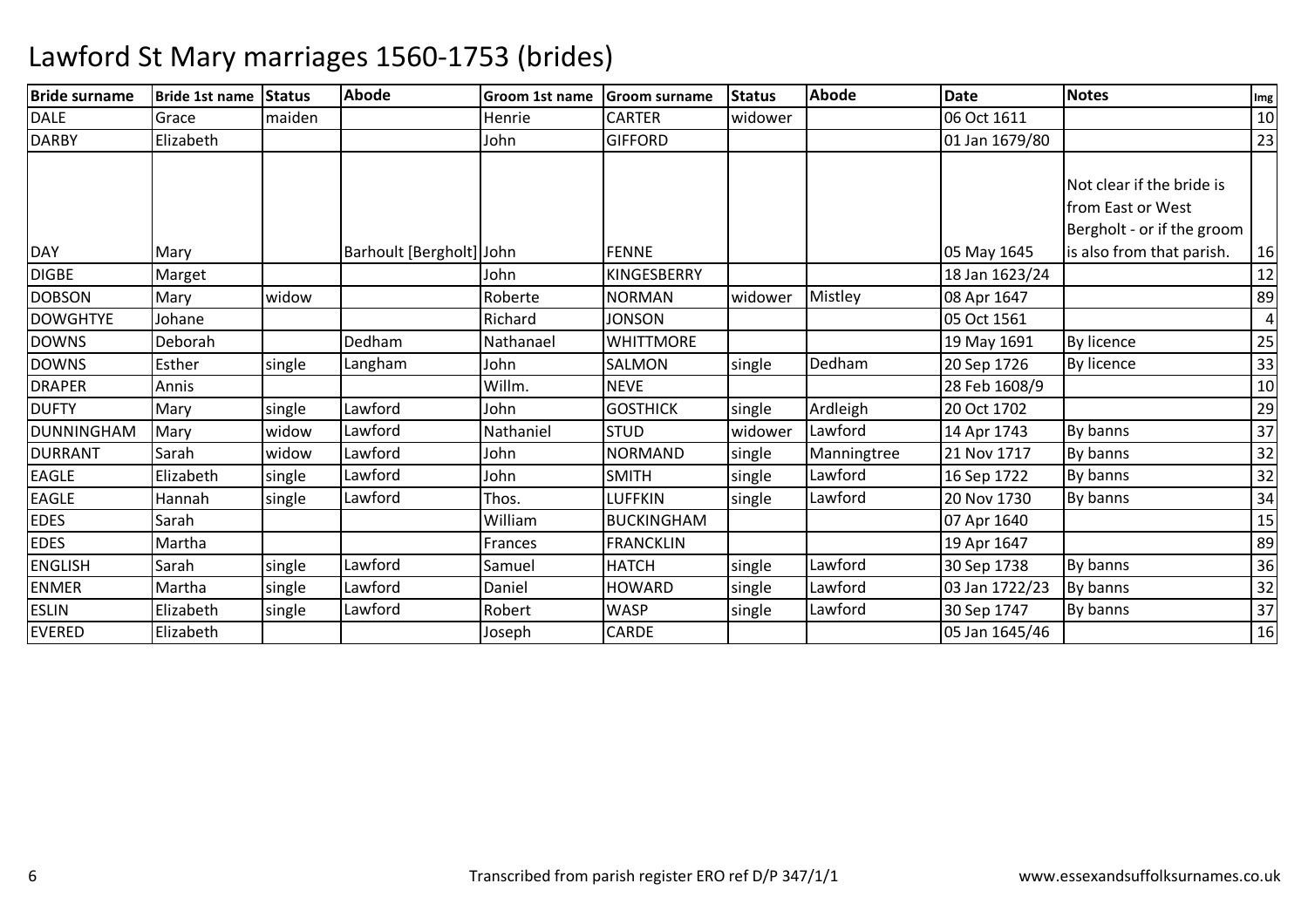| <b>Bride surname</b> | Bride 1st name Status |        | <b>Abode</b> | Groom 1st name | <b>Groom surname</b> | <b>Status</b> | Abode          | <b>Date</b>    | <b>Notes</b>               | Img            |
|----------------------|-----------------------|--------|--------------|----------------|----------------------|---------------|----------------|----------------|----------------------------|----------------|
|                      |                       |        |              |                |                      |               |                |                |                            |                |
|                      |                       |        |              |                |                      |               |                |                |                            |                |
|                      |                       |        |              |                |                      |               |                |                | By licence. End of bride's |                |
|                      |                       |        |              |                |                      |               |                |                | surname lost on the edge   |                |
|                      |                       |        |              |                |                      |               |                |                | of the page, so appears as |                |
|                      |                       |        |              |                |                      |               |                |                | FA[R_]*. However,          |                |
|                      |                       |        |              |                |                      |               |                |                | marriages were             |                |
|                      |                       |        |              |                |                      |               |                |                | accidentally entered on    |                |
|                      |                       |        |              |                |                      |               |                |                | another page (image 49)    |                |
|                      |                       |        |              |                |                      |               |                |                | and crossed out - the      |                |
|                      |                       |        |              |                |                      |               |                |                | bride's surname is clearly |                |
| <b>FARLEY</b>        | <b>Bridget</b>        | single | Harwich      | Charles        | <b>WILKINSON</b>     | single        | Harwich        | 26 Sep 1745    | Farley there.              | 37             |
| FARRINGTON           | Mary                  | single | Wix          | William        | <b>BARTON</b>        | single        | Lawford        | 19 Aug 1735    | By banns                   | 35             |
| <b>FARROW</b>        | Sarah                 | single | Lawford      | Robert         | <b>COUSINS</b>       | widower       | Lawford        | 11 Feb 1745/46 | By banns                   | 37             |
|                      |                       |        |              |                |                      |               |                |                | The groom is John Crosse   |                |
| <b>FENN</b>          | Ann                   |        | Dedham       | John           | <b>CROSS</b>         |               | Dedham         | 27 Mar 1669    | iunr                       | 22             |
|                      |                       |        |              |                |                      |               |                |                | Groom's surname either     |                |
| <b>FILBROOK</b>      | <b>Barbarie</b>       | widow  |              | Robert         | CAR[TV]ER            | widower       |                | 11 May 1615    | Carver or Carter           | 11             |
| <b>FINCHE</b>        | Allyce                |        |              | Tho.           | <b>GARDNER</b>       |               |                | 21 Dec 1596    |                            | $\overline{7}$ |
| <b>FINN</b>          | Mary                  |        | Dedham       | John           | <b>HAM</b>           |               | Dedham         | 10 Dec 1661    |                            | 21             |
| <b>FIRMAN</b>        | Anne                  |        | Ardleigh     | Richard        | <b>DURRANT</b>       |               | Ardleigh       | 17 Apr 1662    |                            | 21             |
| <b>FISHER</b>        | <b>Briget</b>         |        |              | John           | SARGIANT             |               |                | 26 Aug 1600    |                            | 8              |
| FLANDERFLASE         | Elizabeth             |        |              | Edward         | <b>FRANNCES</b>      |               |                | 13 Jan 1657/58 |                            | 18             |
| FLANDERFLASH         | Susan                 | single | Lawford      | Georg          | <b>SMITH</b>         | widower       | Little Bromley | 08 Oct 1657    |                            | 18             |
| <b>FLINT</b>         | Martha                |        | Manningtree  | Joshuah        | <b>BURNISH</b>       |               | Manningtree    | 02 Nov 1697    | By licence                 | 26             |
| <b>FLOUER</b>        | Hannah                |        | Dedham       | John           | <b>DRAPER</b>        |               | Stowmarket     | 27 Sep 1636    | By licence                 | 14             |
| FOURMAN?             | Hannah                | widow  | Dedham       | John           | <b>EKRE</b>          | widower       | East Bergholt  | 03 Dec 1666    |                            | 22             |
| <b>FOWIS</b>         | Susan                 |        |              | Richard        | <b>FERN</b>          |               |                | 13 Feb 1597/98 |                            | 8              |
| <b>FOX</b>           | Hannah                | widow  | Dedham       | Robert         | <b>ROGERS</b>        | single        | Dedham         | 26 Nov 1730    | By licence                 | 34             |
| <b>FRANCES</b>       | Elizabeth             |        | Lawford      | Peter          | <b>CUSHEINE</b>      |               | London         | 14 May 1627    | By licence                 | 13             |
| <b>FRANCES</b>       | Elizabeth             |        | Lawford      | Robert         | <b>WARREN</b>        |               | Mistley        | 04 Sep 1689    | By licence                 | 24             |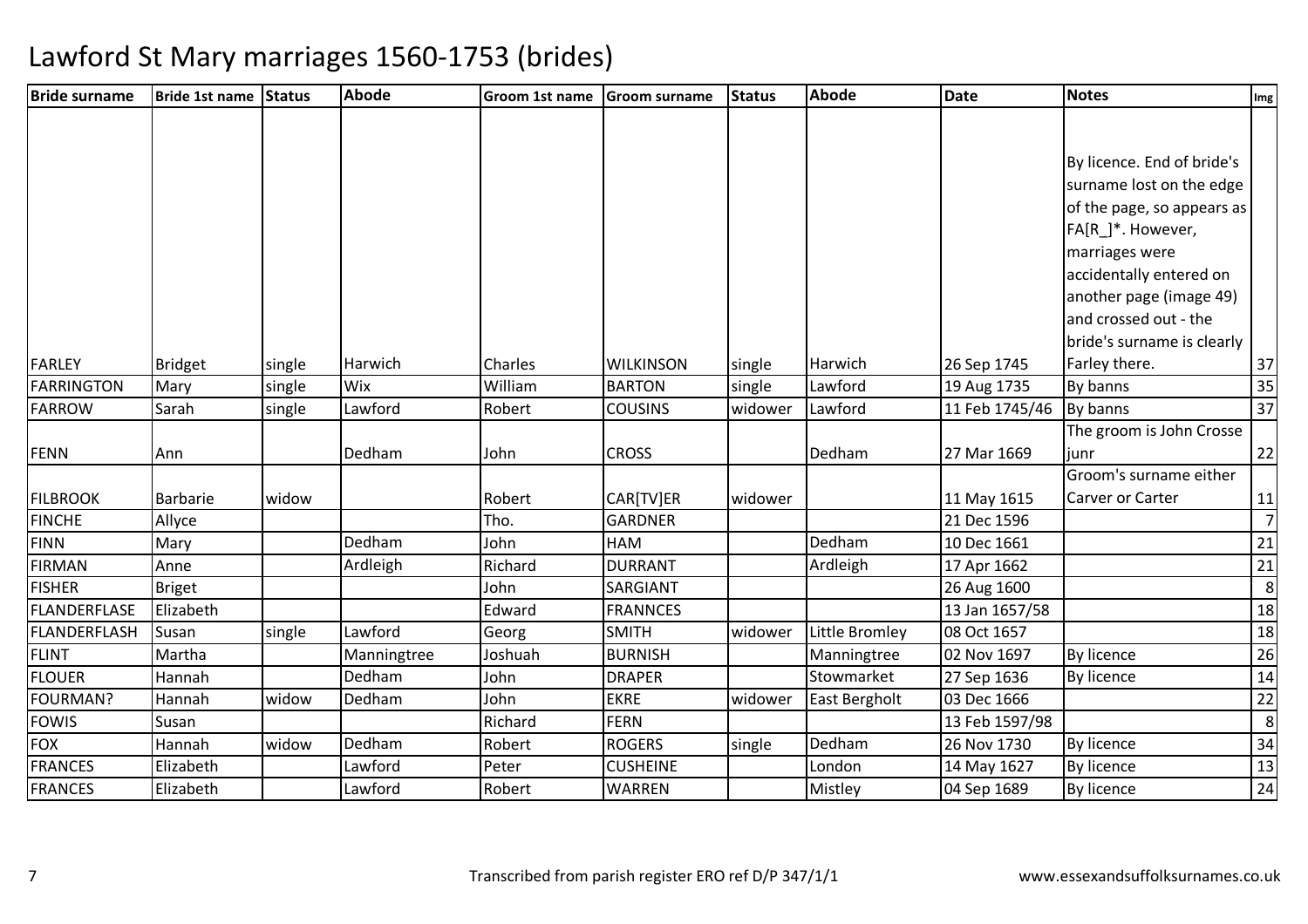| <b>Bride surname</b> | Bride 1st name | <b>Status</b> | Abode          | Groom 1st name | Groom surname     | <b>Status</b> | <b>Abode</b>         | <b>Date</b>    | <b>Notes</b>               | Img             |
|----------------------|----------------|---------------|----------------|----------------|-------------------|---------------|----------------------|----------------|----------------------------|-----------------|
|                      |                |               |                |                |                   |               |                      |                |                            |                 |
|                      |                |               |                |                |                   |               |                      |                | Were marryed by licence    |                 |
|                      |                |               |                |                |                   |               |                      |                | from the Bp of London's    |                 |
|                      |                |               |                |                |                   |               |                      |                | court in the parish church |                 |
| <b>FRANCIS</b>       | Sarah          | single        | Lawford        | John           | <b>COOK</b>       | single        | <b>Great Bromley</b> | 04 Jul 1695    | of Lawford                 | 25              |
| <b>FRANCIS</b>       | Mary           | single        | Lawford        | John           | PEAK              | widower       | Lawford              | 29 Oct 1696    | By banns                   | 26              |
| <b>FRANCIS</b>       | Anne           |               | Lawford        | John           | <b>MIXOR</b>      |               | <b>Great Bromley</b> | 29 Nov 1698    | By licence                 | 26              |
| <b>FRANCIS</b>       | Mary           | single        | Lawford        | John           | <b>COOK</b>       | single        | Dedham               | 07 Nov 1717    | By banns                   | 32              |
| <b>FRISTON</b>       | Alice          | single        | Lawford        | William        | <b>SAWYER</b>     | widower       | Lawford              | 26 Oct 1751    | By banns                   | 38              |
| <b>FROSTICK</b>      | Mary           | widow         | Lawford        | Philip         | <b>MARTIN</b>     | single        | Lawford              | 14 Apr 1743    | By banns                   | 37              |
| <b>FUNNEL</b>        | Frances        |               | Lawford        | Roger          | <b>FIRMAN</b>     |               | Lawford              | 25 Jan 1671/72 |                            | 22              |
| <b>FUNNELL</b>       | Elizabeth      |               |                | Nicholas       | <b>RUNTON</b>     |               |                      | 18 Mar 1701/2  |                            | 28              |
| <b>FUNNELL</b>       | Mary           |               | Lawford        | Daniel         | <b>CARTER</b>     |               | Little Bromley       | 23 Sep 1703    |                            | 29              |
|                      |                |               |                |                |                   |               |                      |                |                            |                 |
|                      |                |               |                |                |                   |               |                      |                | Bride's surname might be   |                 |
| <b>GADYNOWGH</b>     | Elynor         |               |                | Edmund         | <b>WENTT</b>      |               |                      | 02 Sep 1560    | a mangling of "Gardener"   | 4               |
| <b>GARDINER</b>      | Ann            | widow         | Lawford        | John           | <b>GAME</b>       | single        | Ramsey               | 09 May 1725    | By banns                   | 33              |
| <b>GARNAM</b>        | Sarah          | widow         | Lawford        | John           | <b>WARD</b>       | single        | Layham, Suffolk      | 02 Jun 1720    | By banns                   | 32              |
| <b>GARRARD</b>       | Elizabeth      | single        | Lawford        | Christopher    | <b>BAKER</b>      | single        | Mistley              | 18 Nov 1713    |                            | 31              |
| <b>GARROOD</b>       | Sarah          | single        | Lawford        | John           | <b>CLARK</b>      | single        | Carlton, Norfolk     | 18 Feb 1747/48 | By banns                   | $\overline{37}$ |
| <b>GAUTON</b>        | Sarah          |               |                | John           | <b>STUDE</b>      |               |                      | 14 Nov 1654    |                            | 17              |
| <b>GAUTTONN</b>      | Mary           |               |                | Jams           | <b>BRAIKSTEAD</b> |               |                      | 17 Jun 1659    |                            | 19              |
| <b>GERRARD</b>       | Anne           | single        | Lawford        | Robert         | <b>HUGEGOE</b>    | single        | Lawford              | 23 Jun 1720    | By banns                   | 32              |
| <b>GIBSON</b>        | Sarah          |               | Nayland        | John           | <b>SALKINS</b>    | single        | Chappell             | 21 Oct 1702    |                            | 29              |
| <b>GLADDEN</b>       | Mary           | single        | Lawford        | Thomas         | <b>DUNNINGHAM</b> | single        | Lawford              | 31 Oct 1727    | By banns                   | 33              |
| <b>GLADDEN</b>       | Sarah          | single        | Ardleigh       | Thomas         | <b>MULLINS</b>    | single        | Ardleigh             | 19 Dec 1749    | By banns                   | 38              |
| <b>GLADEN</b>        | Elizabeth      |               | Lawford        | Thomas         | <b>GLADEN</b>     | widower       | Dedham               | 02 Jan 1737/38 | By banns                   | 36              |
| <b>GLADEN</b>        | Anne           | single        | Lawford        | John           | <b>ORFORD</b>     | single        | Lawford              | 25 Dec 1739    | By banns                   | 36              |
|                      |                |               |                |                |                   |               |                      |                | The groom is Mr John       |                 |
| <b>GLADWIN</b>       | Rebecka        | single        | Coggeshall     | John           | <b>BROCKWELL</b>  | single        | Coggeshall           | 17 Jul 1649    | Brockwell.                 | 88              |
| <b>GLANFIELD</b>     | Mary           |               |                | John           | <b>EDGER</b>      |               | Wrabnes              | 25 Apr 1651    |                            | 88              |
| <b>GOLDACRE</b>      | Sarah          |               | Little Bromley | John           | PAIN              | widower       | Lawford              | 09 Jun 1727    | By banns                   | 33              |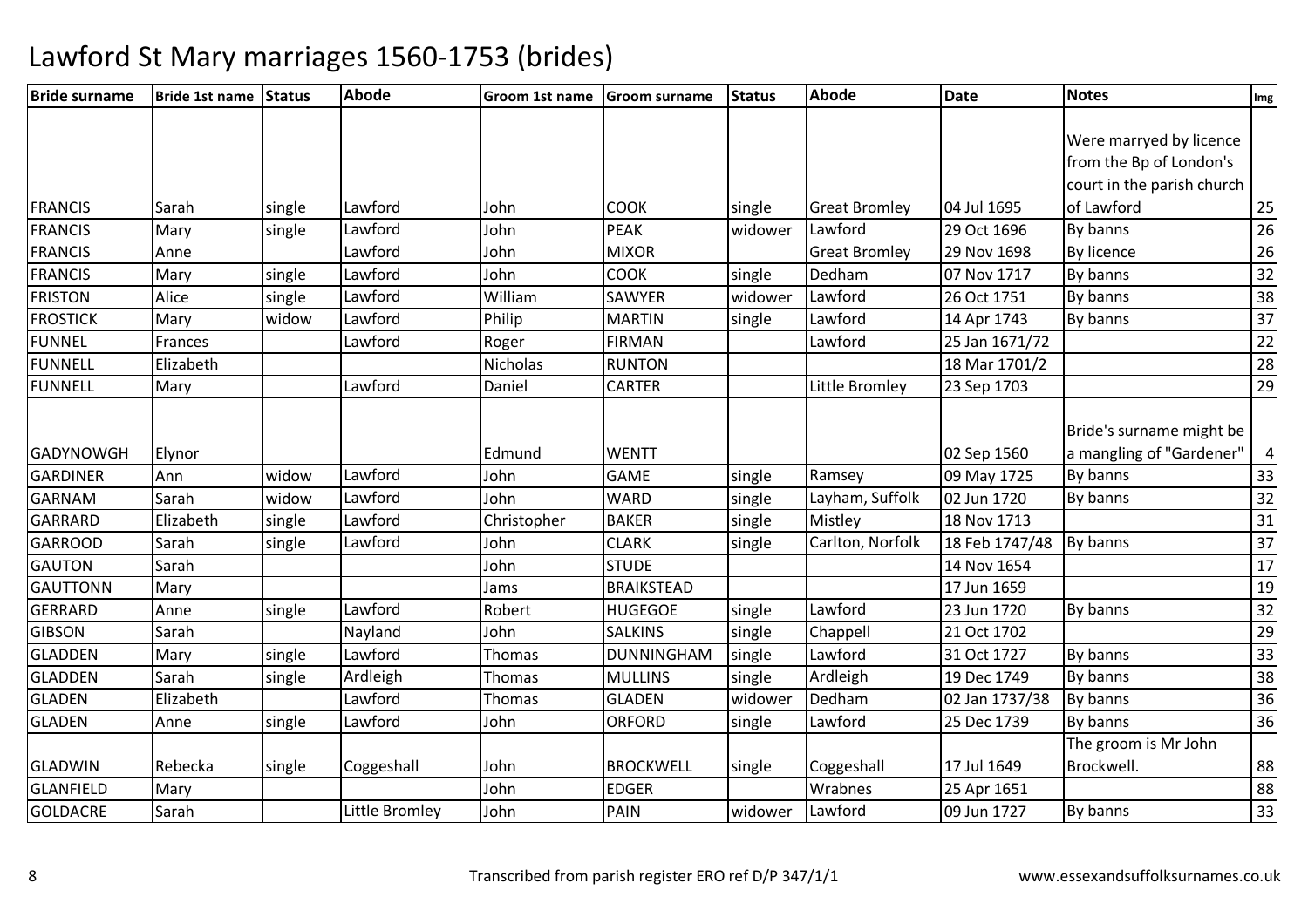| <b>Bride surname</b> | Bride 1st name | <b>Status</b> | <b>Abode</b>     | Groom 1st name | <b>Groom surname</b> | <b>Status</b> | <b>Abode</b>             | <b>Date</b>    | <b>Notes</b>                                                                                          | Img            |
|----------------------|----------------|---------------|------------------|----------------|----------------------|---------------|--------------------------|----------------|-------------------------------------------------------------------------------------------------------|----------------|
| <b>GOLDIN</b>        | Margaret       |               |                  | Richard        | <b>BRAND</b>         |               |                          | 27 Apr 1606    |                                                                                                       | 9              |
| <b>GOODALE</b>       | Mary           | widow         | Lawford          | Edmund         | <b>FROSTICK</b>      | single        | Lawford                  | 09 Dec 1721    | By banns                                                                                              | 32             |
| <b>GOSNALL</b>       | Ann            | widow         |                  | Christopher    | <b>ANDREW</b>        | bachelor      |                          | 29 Oct 1611    |                                                                                                       | 10             |
| <b>GOUGH</b>         | Susannah       | widow         |                  | John           | <b>SMITH</b>         | widower       | Langham                  | 06 Dec 1650    |                                                                                                       | 88             |
|                      |                |               |                  |                |                      |               | Woodbridge,              |                |                                                                                                       |                |
| <b>GREEN</b>         | Elizabeth      | widow         | Lawford          | John           | <b>SACKER</b>        | widower       | Suffolk                  | 07 Jul 1730    | By licence                                                                                            | 34             |
| <b>GRENLEIFE</b>     | Johan          |               |                  | Robert         | <b>ADDAMS</b>        |               |                          | 09 Jun 1606    |                                                                                                       | 9              |
| <b>GRIFFIN</b>       | Martha         | widow         | Somson?, Suffolk | Christopher    | <b>COOKE</b>         | widower       | Manitre<br>[Manningtree] | 12 Aug 1611    | By licence. Bride's abode<br>very faded and might<br>have been abbreviated -<br>Sapiston?, Somersham? | 10             |
| <b>GRIGS</b>         | Sarah          |               |                  | Abraham        | <b>WINGE</b>         |               |                          | 12 Apr 1654    |                                                                                                       | 17             |
| <b>GRYETH</b>        | Elizabeth      |               |                  | Philip         | FLANDERFLASH         |               |                          | 01 Jul 1616    |                                                                                                       | 12             |
| <b>GYLLION</b>       | Agnes          |               |                  | John           | <b>DROWRY</b>        |               |                          | 25 Jan 1561/62 |                                                                                                       | 4              |
| <b>GYSOM</b>         | Agnes          |               |                  | Willm.         | <b>ARCHER</b>        |               |                          | 07 Sep 1561    |                                                                                                       | 4              |
| <b>HALL</b>          | Anne           |               |                  | Thomas         | <b>SMYTH</b>         |               |                          | 07 Aug 1586    |                                                                                                       | 6              |
| <b>HALL</b>          | Katheryne      |               |                  | Roberte        | <b>SPINKE</b>        |               |                          | 24 Jan 1593/94 |                                                                                                       | $\overline{7}$ |
| HALL                 | Allyc          | widow         |                  | Sallomon       | SHELDRAKE            |               |                          | 01 Nov 1597    |                                                                                                       | 8              |
| <b>HALL</b>          | Hannah         | widow         | Lawford          | Thomas         | <b>GURLIN</b>        | single        | Lawford                  | 16 Feb 1712/13 | By banns                                                                                              | 31             |
|                      |                |               |                  |                |                      |               |                          |                | By licence. Not clear if<br>bride's abode is East or<br>West Bergholt, but East is                    |                |
| <b>HALSTED</b>       | Marie          | widow         | Bergholt         | Richard        | <b>BAKER</b>         | widower       | Lawford                  | 29 Oct 1612    | nearest to Lawford.                                                                                   | 11             |
| <b>HAM</b>           | Susannah       |               | Ardleigh         | Abraham        | <b>MARTIN</b>        |               | Ardleigh                 | 19 Mar 1667/68 |                                                                                                       | 22             |
| <b>HANNC</b>         | Ann            | widow         |                  | Robert         | <b>NOTE</b>          |               |                          | 25 Oct 1585    |                                                                                                       | 6              |
| <b>HARRIS</b>        | Jane           | single        | Lawford          | John           | <b>GILES</b>         | widower       | Stratford, Suffolk       | 03 Oct 1721    | By banns                                                                                              | 32             |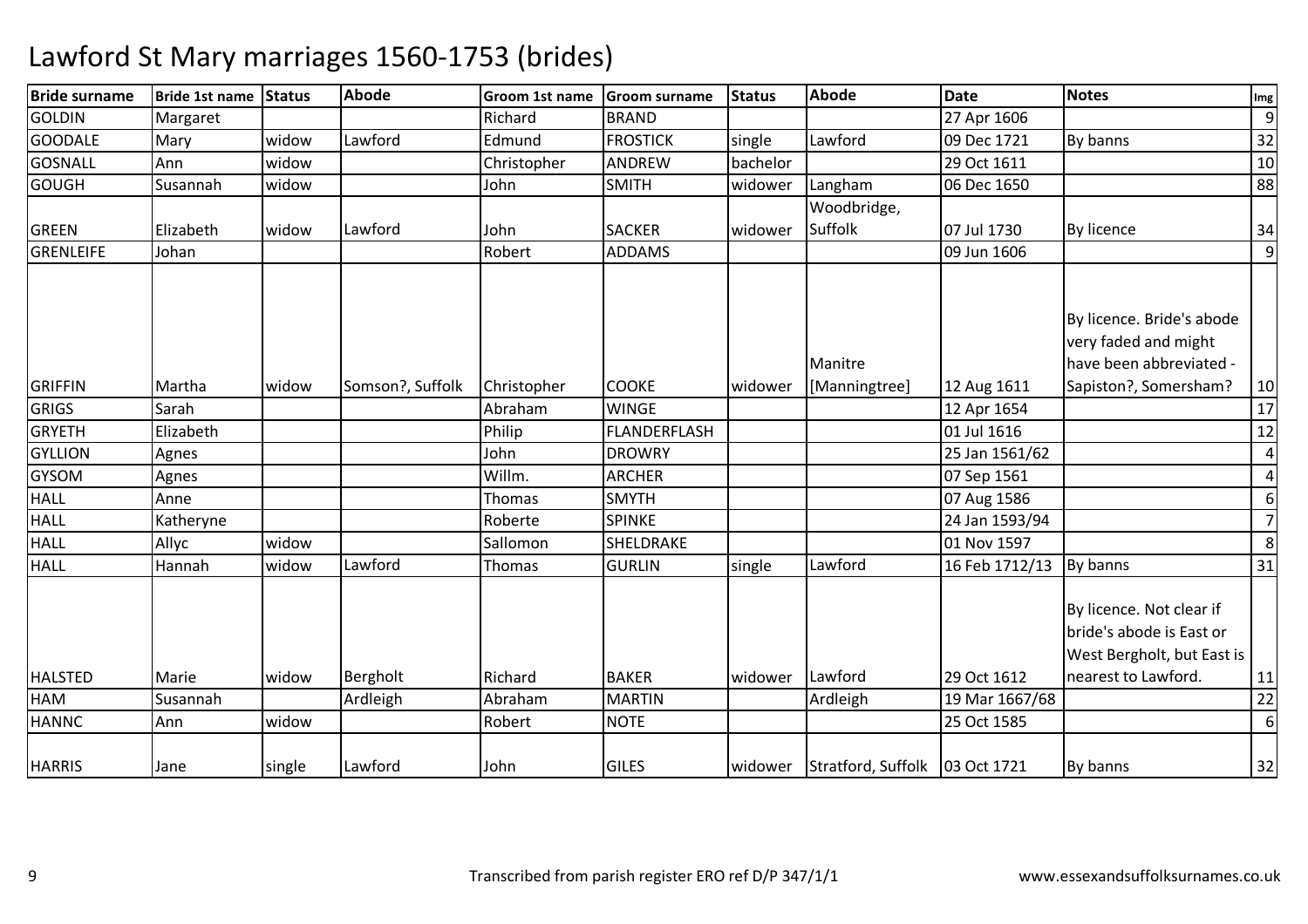| <b>Bride surname</b> | Bride 1st name Status |        | Abode              | Groom 1st name | <b>Groom surname</b> | <b>Status</b> | <b>Abode</b>                     | <b>Date</b>    | <b>Notes</b>               | Img             |
|----------------------|-----------------------|--------|--------------------|----------------|----------------------|---------------|----------------------------------|----------------|----------------------------|-----------------|
|                      |                       |        |                    |                |                      |               |                                  |                |                            |                 |
|                      |                       |        |                    |                |                      |               |                                  |                | By licence. Groom's        |                 |
|                      |                       |        |                    |                |                      |               |                                  |                | abode has an extra word    |                 |
|                      |                       |        |                    |                |                      |               |                                  |                | added just above it,       |                 |
|                      |                       |        |                    |                |                      |               |                                  |                | presumably indicating      |                 |
|                      |                       |        |                    |                |                      |               |                                  |                | whether he was of          |                 |
|                      |                       |        |                    |                |                      |               |                                  |                | <b>Bradfield Combust,</b>  |                 |
|                      |                       |        |                    |                |                      |               |                                  |                | Bradfield St Clare or      |                 |
|                      |                       |        |                    |                |                      |               |                                  |                | Bradfield St George.       |                 |
|                      |                       |        |                    |                |                      |               |                                  |                | Unfortunately, the word    |                 |
| <b>HARRISON</b>      | Mary                  | single | Cockfield, Suffolk | Francis        | <b>HUNT</b>          | single        | Bradfield, Suffolk               | 09 Nov 1751    | is pretty much illegible.  | 38              |
| <b>HARRYS</b>        | Anne                  |        |                    | Richard        | <b>LINNING</b>       |               |                                  | 06 Jan 1585/86 |                            | 6               |
| <b>HARSTED</b>       | Triphina              |        |                    | John           | <b>MANINGE</b>       |               |                                  | 27 Oct 1597    |                            | 8               |
| <b>HASTED</b>        | Elizabeth             | widow  | Lawford            | Obadiah        | <b>VINCE</b>         | widower       | Lawford                          | 17 Oct 1695    | By banns                   | 26              |
| <b>HAWARD</b>        | Sarah                 | single | Lawford            | John           | <b>HUGEGOE</b>       | single        | Lawford                          | 08 Jun 1725    | By banns                   | 33              |
| <b>HAWARD</b>        | Martha                | widow  | Lawford            | William        | <b>GREEN</b>         | widower       | Lawford                          | 14 Apr 1732    | By licence                 | 35              |
| <b>HAWARD</b>        | Mary                  | single | Lawford            | John           | <b>FILER</b>         | single        | Lawford                          | 30 Oct 1732    | By banns                   | $\overline{35}$ |
|                      |                       |        |                    |                |                      |               |                                  |                |                            |                 |
|                      |                       |        |                    |                |                      |               |                                  |                | Not clear if groom is from |                 |
| <b>HECKFORD</b>      | Mary                  | widow  | Ardely [Ardleigh]  | William        | R[AO]LFE             |               | Brumlie [Bromley] 08 Jan 1645/46 |                | Gt or Little Bromley       | 16              |
| <b>HEGE</b>          | Margarett             |        |                    | Richarde       | <b>KINGE</b>         |               |                                  | 02 Feb 1561/62 |                            | 4               |
| <b>HERN</b>          | Elizabeth             | single |                    | Thomas         | <b>GARWOOD</b>       | single        |                                  | 23 Nov 1708    | By banns                   | 30              |
| <b>HEYDAN</b>        | Mary                  |        | Lawford            | Edward         | <b>ELLIS</b>         |               | Colchester                       | 16 Aug 1607    |                            | 9               |
|                      |                       |        | Chattisham,        |                |                      |               |                                  |                |                            |                 |
| <b>HILLS</b>         | Katharine             | widow  | Suffolk            | Jordan         | <b>LISLE</b>         | single        | Colchester                       | 29 Mar 1743    | By licence                 | 36              |
| <b>HOBROOK</b>       | Sarah                 | widow  | Lawford            | Nathaniel      | <b>SHERMAN</b>       | single        | Lawford                          | 01 Jul 1713    | By banns                   | 31              |
| <b>HOBROUGH</b>      | Sarah                 | single | Lawford            | John           | <b>GEORGE</b>        | single        | Purleigh, Essex                  | 24 Oct 1749    | By licence                 | 38              |
| <b>HOEMAN</b>        | Mary                  |        | Lawford            | Robert         | <b>WIGG</b>          | widower       | <b>Bradfield</b>                 | 01 Feb 1665/66 |                            | 22              |
| <b>HOLDEN</b>        | Mary                  |        | Lawford            | Henry          | <b>TYLER</b>         |               | Ardleigh                         | 04 Jan 1705/6  | <b>By licence</b>          | 29              |
| <b>HORTON</b>        | Sara                  | maiden | Dedham             | John           | <b>SMYE</b>          | widower       | Lawford                          | 24 Feb 1611/12 |                            | $10\,$          |
| <b>HOWGEGOE</b>      | Mary                  | widow  | Lawford            | William        | <b>RICHARDSON</b>    | widower       | Lawford                          | 05 Oct 1748    | By banns                   | 37              |
| <b>HUGHS</b>         | Ann                   |        | Manningtree        | Robert         | LEYNER               |               | Manningtree                      | 23 Apr 1702    |                            | 28              |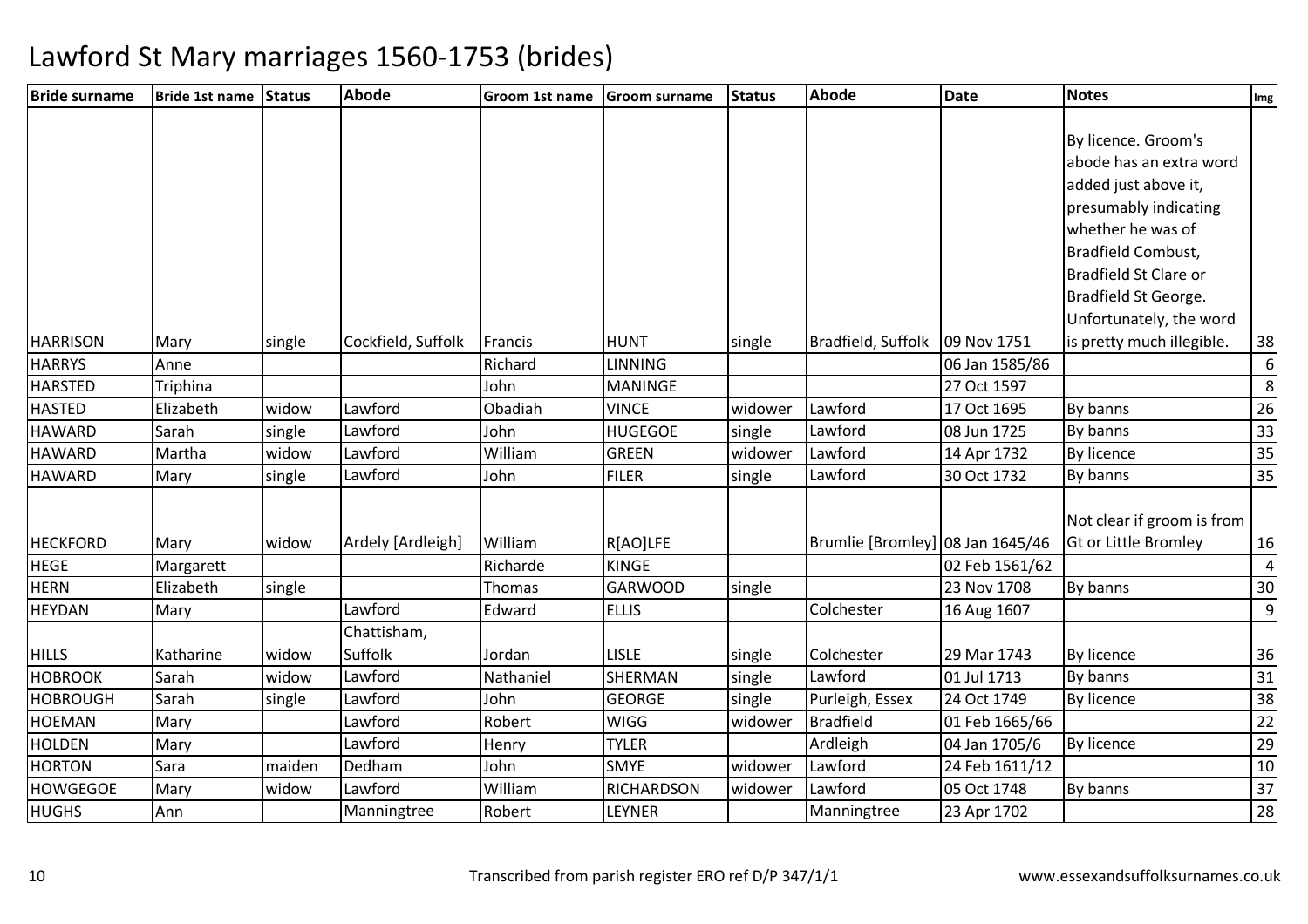| <b>Bride surname</b> | Bride 1st name Status |        | Abode          | Groom 1st name Groom surname |                 | Status   | <b>Abode</b>     | <b>Date</b>    | <b>Notes</b>              | Img            |
|----------------------|-----------------------|--------|----------------|------------------------------|-----------------|----------|------------------|----------------|---------------------------|----------------|
| <b>HURREL</b>        | Susan                 | single | Lawford        | Peter                        | <b>BINES</b>    |          | Lawford          | 05 Jan 1741/42 | By banns                  | 36             |
| <b>INGOLSLY</b>      | Anne                  |        | Dedham         | Samuell                      | <b>GOFFE</b>    |          | Dedham           | 25 Dec 1661    |                           | 21             |
| <b>INNIVEER</b>      | Elizabeth             | single | Lawford        | John                         | <b>GIFFORD</b>  | single   | Lawford          | 16 Nov 1677    |                           | 23             |
| JA[NU]BES            | Rachel                |        |                | William                      | <b>PINSON</b>   |          |                  | 03 Aug 1680    |                           | 24             |
| <b>JAMES</b>         | Mary                  | widow  | Lawford        | John                         | <b>HOWGEGOE</b> | widower  | Lawford          | 02 Dec 1735    | By banns                  | 35             |
| <b>JESSOP</b>        | Ann                   |        |                | John                         | <b>HIMPSON</b>  |          |                  | 16 Jan 1667/68 |                           | 22             |
| <b>JINNINS</b>       | Anne                  |        | Little Bromley | William                      | <b>LAPPIDG</b>  | single   | Elmstead         | 27 Sep 1711    | By licence                | 30             |
| <b>JONES</b>         | Priscilla             |        | Ramsey         | John                         | <b>DAVALL</b>   |          | Ramsey           | 01 Jun 1693    | <b>By licence</b>         | 25             |
|                      |                       |        |                |                              |                 |          |                  |                | Groom's parish written as |                |
|                      |                       |        |                |                              |                 |          |                  |                | Frston - might it be      |                |
| JOSAYNIE             | Priscilla             |        |                | Isacke                       | <b>NICOLSON</b> |          | Frston           | 12 Jan 1641/42 | Friston in Suffolk?       | 15             |
| <b>JUDE</b>          | Agnes                 | maiden | Little Bromley | John                         | <b>WEST</b>     | widower  |                  | 01 Nov 1610    |                           | 10             |
|                      |                       |        |                |                              |                 |          |                  |                |                           |                |
| <b>KELER</b>         | Elizabeth             | widow  | Lawford        | Robert                       | <b>WARNER</b>   | bachelor | Boxtede [Boxted] | 02 Jun 1612    | By licence                | 11             |
| KELLOCK              | Elizabeth             | maiden |                | Georg                        | KETTERIDG       |          | Colchester       | 01 May 1615    |                           | 11             |
| <b>KEMBALL</b>       | Anice                 | single | Lawford        | William                      | <b>KEMPSTER</b> | widower  | Helmingham       | 25 Jan 1646/47 |                           | 89             |
| <b>KEMBLE</b>        | Judith                | widow  | Lawford        | James                        | <b>BETTS</b>    | widower  | Little Bromley   | 12 Feb 1711/12 | By banns                  | 30             |
| <b>KEMBLE</b>        | Mary                  | single | Lawford        | Robert                       | <b>COE</b>      | single   | Manningtree      | 29 May 1716    |                           | 31             |
| <b>KEMBLE</b>        | Elizabeth             | single | Lawford        | John                         | LOW             | single   | Manningtree      | 14 Aug 1716    |                           | 31             |
| <b>KENDALE</b>       | Mary                  | widow  | Ardleigh       | John                         | <b>HOBART</b>   | widower  | Ardleigh         | 05 Dec 1750    | By licence                | 38             |
| <b>KETTELL</b>       | Barbery               |        |                | John                         | LONGE           |          |                  | 12 May 1561    |                           | $\overline{a}$ |
| KING                 | Margaret              |        |                | John                         | <b>RYE</b>      |          |                  | 23 Nov 1600    |                           | 8              |
| <b>KING</b>          | Johan                 |        |                | Thomas                       | <b>ATKIN</b>    |          |                  | 09 Sep 1604    |                           | 9              |
| <b>KNAPP</b>         | Hannah                | widow  | Lawford        | Jacob                        | <b>MANNING</b>  | single   | Lawford          | 02 Nov 1750    | By banns                  | 38             |
| LAVENDER             | Marie                 |        |                | John                         | <b>BORODELL</b> |          |                  | 04 Nov 1604    |                           | 9              |
| <b>LAVER</b>         | Anne                  |        |                | John                         | <b>DALE</b>     |          |                  | 21 Oct 1606    |                           | 9              |
| LAWRENCE             | Phillis               |        | Colchester     | Evan                         | <b>JONES</b>    | single   | Colchester       | 11 Aug 1730    | By licence                | 34             |
| <b>LEACH</b>         | Ann                   | maiden |                | John                         | <b>JOHNSON</b>  | widower  | Lawford          | 28 Apr 1613    |                           | 11             |
| <b>LEACH</b>         | Grace                 | maiden |                | Thomas                       | PLANTING        | widower  |                  | 30 Sep 1613    |                           | 11             |
| <b>LECHE</b>         | Rebecca               |        |                | Robert                       | <b>RAPHE</b>    |          |                  | 23 Jan 1592/93 |                           | $\overline{7}$ |
| <b>LECHE</b>         | Maria                 |        |                | Edward                       | <b>KEPERS</b>   |          |                  | 31 Jan 1592/93 |                           | $\overline{7}$ |
| <b>LECHE</b>         | Mary                  | widow  |                | Thomas                       | <b>SPENCER</b>  |          |                  | 20 Nov 1595    |                           | $\overline{7}$ |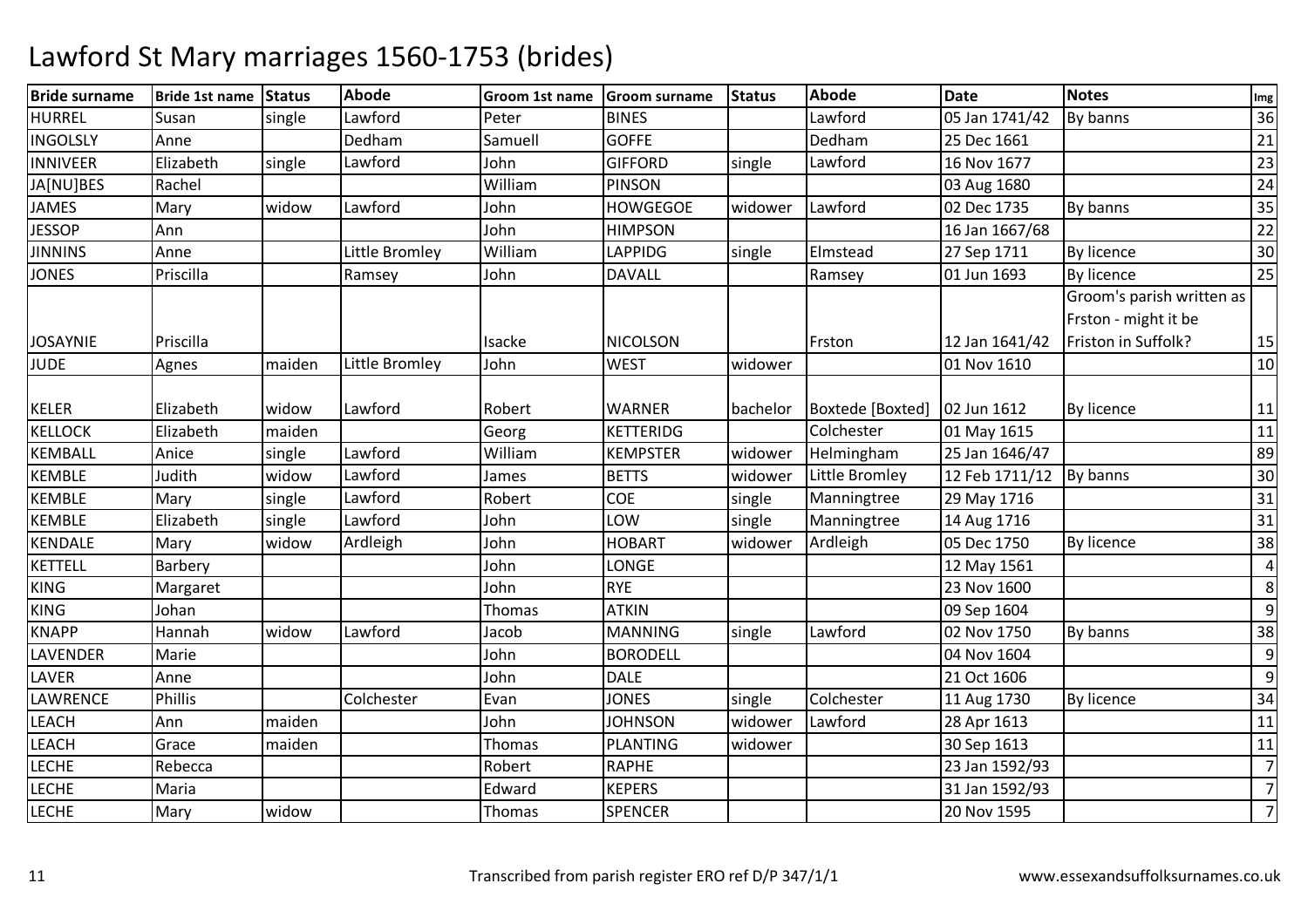| <b>Bride surname</b> | Bride 1st name Status |        | <b>Abode</b> | Groom 1st name | <b>Groom surname</b> | <b>Status</b> | <b>Abode</b>     | <b>Date</b>    | <b>Notes</b>                                                                                          | Img |
|----------------------|-----------------------|--------|--------------|----------------|----------------------|---------------|------------------|----------------|-------------------------------------------------------------------------------------------------------|-----|
| <b>LEECH</b>         | Mari                  |        |              | Leonard        | <b>SMYE</b>          |               |                  | 29 Jun 1636    |                                                                                                       | 14  |
| <b>LEECH</b>         | Elizabeth             |        |              | William        | <b>WINGE</b>         |               |                  | * Jun 1656     | Beginning of June.                                                                                    | 18  |
| LEECH                | Elizabeth             |        | Colchester   | Samuel         | <b>FREEMAN</b>       |               | Colchester       | 27 Jul 1669    |                                                                                                       | 22  |
| <b>LETCH</b>         | Grace                 | single | Dedham       | Timothy        | <b>PEACOCK</b>       | single        | Dedham           | 21 May 1724    | By licence                                                                                            | 32  |
| LEWIS                | Sarah                 |        | Dedham       | Samuel         | <b>CUTTER</b>        | single        | Dedham           | 19 Jul 1727    | By licence                                                                                            | 33  |
| LEWS                 | Ann                   | widow  | Dedham       | Philipp        | LUGAR                | widower       | Ardleigh         | 26 Jun 1728    | By licence                                                                                            | 33  |
| <b>LING</b>          | Elizabeth             | single | Lawford      | John           | <b>DEAVES</b>        | single        | Bentley, Suffolk | 16 Nov 1738    | By banns                                                                                              | 36  |
|                      |                       |        |              |                |                      |               |                  |                | Bride's first name has<br>apparently been<br>abbreviated, but it's not<br>clear what the full version |     |
| <b>LODELL</b>        | $M_{n}$ [n_]ish.      |        |              | Joseph         | <b>KINGESBURIE</b>   |               |                  | 30 Jun 1636    | of her name should be.                                                                                | 14  |
| <b>LOUCURR</b>       | Mergrett              |        |              | William        | <b>ANDREWS</b>       |               |                  | 08 May 1656    |                                                                                                       | 18  |
| <b>LUDKIN</b>        | Margaret              |        | Dedham       | Ephraim        | <b>COLE</b>          |               | Dedham           | 27 Dec 1609    | <b>By licence</b>                                                                                     | 10  |
| <b>LUFKIN</b>        | Rebekah               |        | Ardleigh     | George         | <b>PORTER</b>        |               | Langham          | 18 Aug 1692    | By licence                                                                                            | 25  |
| <b>LUFKIN</b>        | Sarah                 | single | Lawford      | James          | <b>CHAPLIN</b>       | single        | Ardleigh         | 02 Oct 1723    | By banns                                                                                              | 32  |
|                      |                       |        |              |                |                      |               |                  |                | By licence, married by Mr                                                                             |     |
| <b>LUGAR</b>         | Ann                   | widow  | Ardleigh     | William        | <b>FERRIS</b>        | widower       | Ardleigh         | 13 May 1734    | Jackson                                                                                               | 35  |
| <b>LYN</b>           | Marie                 | maiden |              | Gregorie       | <b>GOODING</b>       | bachelor      | Tariston         | 05 Jun 1615    |                                                                                                       | 11  |
| <b>MAN</b>           | Susan                 |        |              | Abraham        | <b>WHATLOCKE</b>     |               |                  | 22 Jul 1616    |                                                                                                       | 12  |
| <b>MAN</b>           | Sarah                 |        | Lawford      | William        | <b>BIGSBE</b>        |               | Dedham           | 12 Apr 1670    |                                                                                                       | 22  |
| <b>MANISTER</b>      | Hannah                | single | Colchester   | Thomas         | <b>GUYON</b>         | single        | Colchester       | 02 Jan 1703/4  | Their banns being<br>published at St Peters in<br>Colchester                                          | 29  |
| <b>MARLARD</b>       | Ann                   |        |              | John           | <b>KEMBALD</b>       |               |                  | 12 Jul 1682    | There's a possibility that<br>the year might be 1681 -<br>it's not entirely clear.                    | 24  |
| <b>MARSH</b>         | Elizabeth             |        | Dedham       | William        | <b>WINGE</b>         | widower       | Lawford          | 04 Jan 1648/49 |                                                                                                       | 88  |
| <b>MARTIN</b>        | <b>Betteris</b>       | maiden |              | Samuel         | <b>HOBROOKE</b>      | widower       |                  | 10 May 1614    |                                                                                                       | 11  |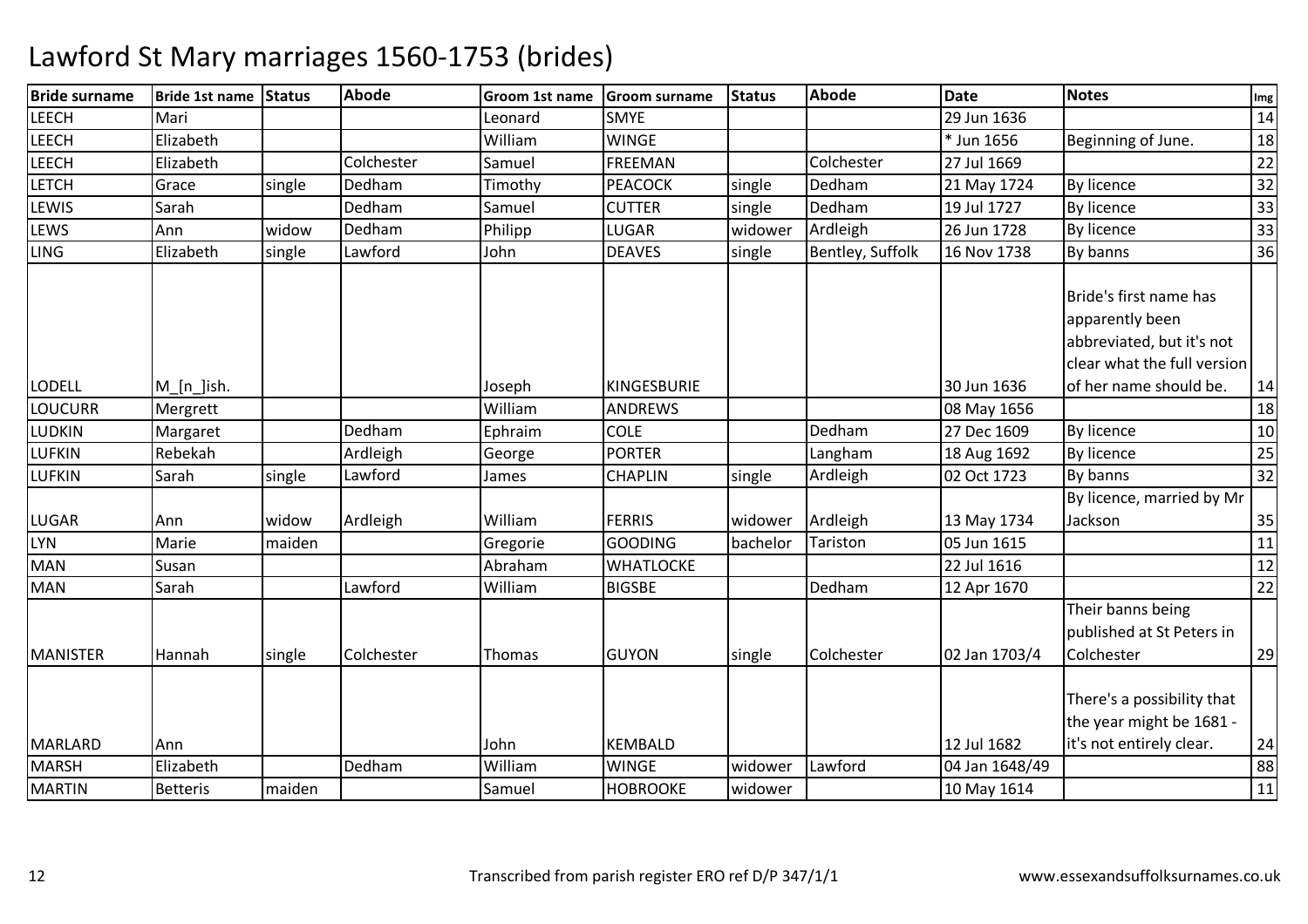| <b>Bride surname</b> | Bride 1st name Status |        | <b>Abode</b>     | <b>Groom 1st name</b> | <b>Groom surname</b> | <b>Status</b> | <b>Abode</b>     | <b>Date</b>    | <b>Notes</b>               | Img            |
|----------------------|-----------------------|--------|------------------|-----------------------|----------------------|---------------|------------------|----------------|----------------------------|----------------|
|                      |                       |        |                  |                       |                      |               |                  |                | The groom is the rector of |                |
| <b>MARTIN</b>        | Katherine             | widow  | Dedham           | Thomas                | <b>BAYTHORNE</b>     |               |                  | 02 Jan 1672/73 | Frating                    | 23             |
| <b>MARTIN</b>        | Mary                  | single | Lawford          | John                  | <b>GOFF</b>          | single        | Langham          | 03 Dec 1704    | By banns                   | 29             |
| <b>MAY</b>           | Susanna               |        |                  | John                  | <b>MALTON</b>        |               |                  | 26 Apr 1698    | By banns                   | 26             |
| <b>MERLLON</b>       | Mergrett              |        |                  | John                  | <b>HIMSON</b>        |               |                  | 17 Apr 1656    |                            | 18             |
| <b>MILES</b>         | Mary                  | single | Lawford          | John                  | <b>ALBON</b>         | single        | Lawford          | 10 Sep 1696    | By banns                   | 26             |
|                      |                       |        |                  |                       |                      |               |                  |                | By banns. Bride's          |                |
|                      |                       |        |                  |                       |                      |               |                  |                | surname lost on page       |                |
| MILLISO*             | <b>Susanna</b>        | single | Lawford          | John                  | <b>SMITH</b>         | single        | Thorpe-le-Soken  | 25 Sep 1695    | edge.                      | 25             |
| <b>MIXER</b>         | Sarah                 | single | Dedham           | Joseph                | <b>CRISP</b>         | single        | Dedham           | 16 Feb 1728/29 | <b>By licence</b>          | 33             |
| <b>MIXER</b>         | Abra                  | widow  | Ardleigh         | Samuel                | <b>ALLEN</b>         | single        | Ardleigh         | 02 Dec 1736    | By licence                 | 36             |
| <b>MORRELL</b>       | Sara                  |        | Dovercourt       | John                  | <b>WILLS</b>         |               |                  | 26 Apr 1655    |                            | 18             |
| <b>MUNT</b>          | Ann                   |        |                  | John                  | SPARROW              |               |                  | 17 Feb 1701/2  |                            | 28             |
| <b>NASH</b>          | Elizabeth             | widow  | Boxford, Suffolk | William               | <b>ARTHY</b>         | single        | Boxford, Suffolk | 02 Aug 1732    | By licence                 | 35             |
| <b>NEAVE</b>         | Martha                |        |                  | Georg                 | <b>MAYE</b>          |               |                  | 04 Jul 1655    |                            | 18             |
| <b>NEWMAN</b>        | Margaret              |        |                  | Willm.                | <b>NEVE</b>          |               |                  | 12 Jul 1602    |                            | $\overline{9}$ |
| <b>NEWMAN</b>        | Martha                | single | Lawford          | John                  | <b>GILDER</b>        | single        | Lawford          | 28 Sep 1736    | By banns                   | 35             |
| <b>NORRIS</b>        | Susan                 | single | Lawford          | John                  | <b>BOCKING</b>       | single        | Mistley          | 17 Oct 1749    | By banns                   | 38             |
| <b>NUN</b>           | Margaret              |        |                  | Thomas                | <b>PEACOCKE</b>      |               |                  | 30 Mar 1616    |                            | 12             |
| <b>OAKLEY</b>        | Mary                  |        | Dedham           | John                  | <b>ABBOT</b>         |               |                  | 04 Feb 1668/69 |                            | 22             |
| O'BRYEN              | Elizabeth             | widow  |                  | Abraham               | <b>PIXTON</b>        | widower       |                  | 13 Jul 1748    | By banns                   | 37             |
| <b>OSBORN</b>        | Elisabeth             | widow  |                  | Peter                 | <b>PAMENT</b>        | widower       |                  | 28 Nov 1697    | By banns                   | 26             |
|                      |                       |        | Straitford       |                       |                      |               |                  |                |                            |                |
| <b>OVERALL</b>       | Elizab.               | maiden | [Stratford]      | Robert                | LAYE                 | widower       | Dedham           | 12 Jan 1614/15 | By licence                 | 11             |
| <b>OXLEY</b>         | Sarah                 | single | Lawford          | Thomas                | WOOLLARD             | single        | Stutton, Suffolk | 03 Oct 1748    | By banns                   | 37             |
|                      |                       |        |                  |                       |                      |               |                  |                | Bride's surname Paver or   |                |
| PA[NV]ER             | Johane                |        |                  | Rychard               | THATHARD             |               |                  | 03 Feb 1584/85 | Paner                      | 5              |
|                      |                       |        |                  |                       |                      |               |                  |                |                            |                |
|                      |                       |        |                  |                       |                      |               |                  |                | By banns. Not clear if     |                |
| PAIN                 | Mary                  | widow  | Lawford          | Thomas                | <b>PEGS</b>          | widower       |                  | 14 Oct 1742    | groom is also of Lawford.  | 36             |
| <b>PAIN</b>          | Mary                  | single | Lawford          | John                  | <b>BARBER</b>        | single        | Lawford          | 02 Dec 1753    | By banns                   | 38             |
| <b>PAINE</b>         | Marie                 | maiden |                  | William               | <b>PECKETT</b>       | widower       |                  | 15 Jul 1611    |                            | 10             |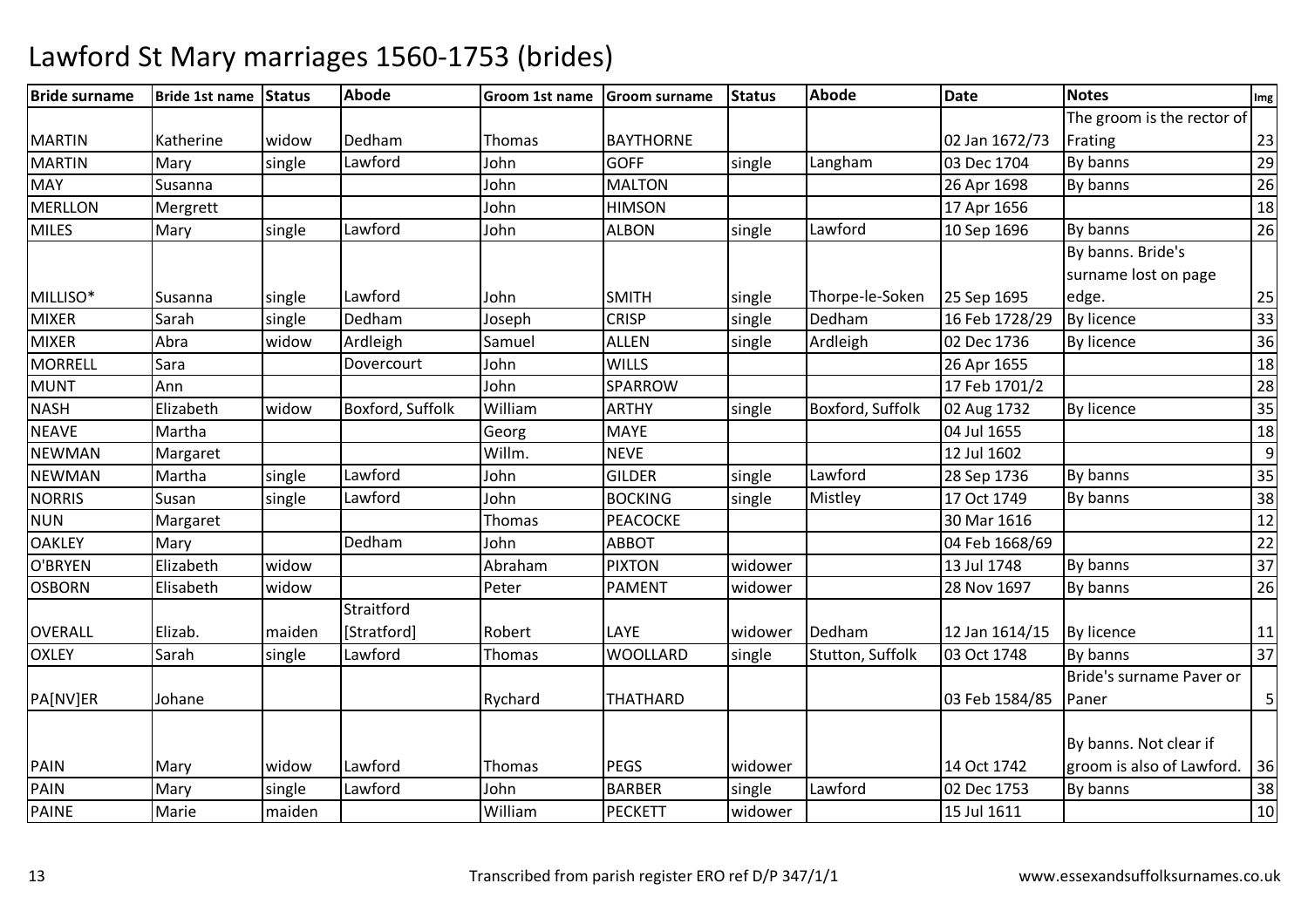| <b>Bride surname</b> | Bride 1st name Status |        | <b>Abode</b>    | Groom 1st name | Groom surname   | <b>Status</b> | <b>Abode</b>       | <b>Date</b>    | <b>Notes</b>                                                                                                                 | Img |
|----------------------|-----------------------|--------|-----------------|----------------|-----------------|---------------|--------------------|----------------|------------------------------------------------------------------------------------------------------------------------------|-----|
| <b>PAYN</b>          | Maria                 |        |                 | Robert         | <b>HARSTED</b>  |               |                    | 19 Sep 1602    |                                                                                                                              | 9   |
| <b>PEAK</b>          | Sarah                 | widow  | Lawford         | Thomas         | <b>GARNHAM</b>  | single        | Dedham             | 12 Jun 1717    | By banns                                                                                                                     | 32  |
| PECKSALL             | Sarah                 |        | Lawford         | John           | <b>SAWKINS</b>  |               | <b>Wakes Colne</b> | 14 Dec 1671    |                                                                                                                              | 22  |
|                      |                       |        |                 |                |                 |               |                    |                | By licence. Bride's                                                                                                          |     |
|                      |                       |        |                 |                |                 |               |                    |                | surname spelt with two                                                                                                       |     |
| <b>PEEAK</b>         | Sarah                 | single | Lawford         | John           | <b>GURLING</b>  | single        | Lawford            | 08 Jun 1725    | E's in the original                                                                                                          | 33  |
| <b>PEEKE</b>         | Marie                 | widow  | Little Bromley  | John           | <b>BAKER</b>    | bachelor      | Lawford            | 21 Jul 1613    |                                                                                                                              | 11  |
| <b>PEEKE</b>         | Abegail               | widow  | Lawford         | Isacke         | <b>HAWARD</b>   | single        | Lawford            | 15 Nov 1657    |                                                                                                                              | 18  |
| <b>PEEKE</b>         | Abigael               |        |                 | Peter          | <b>PAMMENT</b>  |               |                    | 31 Dec 1669    |                                                                                                                              | 22  |
| <b>PENNY</b>         | Mary                  | widow  | Manningtree     | Daniel         | <b>SKOLDEN</b>  | widower       | Lawford            | 22 Oct 1739    | By banns                                                                                                                     | 36  |
| PEPPER               | Rebecca               |        | Colchester      | Robt.          | <b>DURREL</b>   |               |                    | $* * 1746$     | By licence. No date, year<br>only. Note that the Essex<br>Record Office hold the<br>marriage licence bond<br>and allegation. | 37  |
| PERYMANT             | Mary                  | single | Lawford         | James          | <b>JERMANY</b>  | single        | Lawford            | 05 Aug 1739    | By banns                                                                                                                     | 36  |
| <b>PHILLIPS</b>      | Sarah                 |        | Lawford         | William        | RIDDLESDALE     |               | Lawford            | 09 Nov 1675    |                                                                                                                              | 23  |
| PILLGRIME            | Elizebeth             | single | <b>Tendring</b> | John           | <b>ROLFE</b>    | widower       | Lawford            | 22 Oct 1657    |                                                                                                                              | 18  |
| PLAMPIN              | Elizabeth             | single |                 | John           | <b>WEB</b>      | single        |                    | 25 Nov 1712    | By banns                                                                                                                     | 31  |
| <b>PODDE</b>         | Ann                   |        |                 | John           | <b>DIMBLEBE</b> |               | Dedham             | 18 Apr 1651    |                                                                                                                              | 88  |
| <b>PRATT</b>         | Susanna               | single | Manningtree     | Charles        | <b>WRIGHT</b>   | single        | Manningtree        | 19 Aug 1728    | By licence                                                                                                                   | 33  |
| <b>PRATT</b>         | Sarah                 | single | Dedham          | James          | <b>SMITH</b>    | single        | Manningtree        | 28 May 1747    | <b>By licence</b>                                                                                                            | 37  |
| <b>PROCTOR</b>       | Anne                  | single | Ardleigh        | Richard        | <b>CLIFFARD</b> | single        | Ardleigh           | 17 Sep 1711    | By banns                                                                                                                     | 30  |
|                      |                       |        | East Bergholt,  |                |                 |               | East Bergholt,     |                |                                                                                                                              |     |
| <b>PURCASS</b>       | Elizabeth             | single | Suffolk         | William        | <b>BAKER</b>    | single        | Suffolk            | 14 Aug 1732    | By licence                                                                                                                   | 35  |
| <b>RAMSEY</b>        | Mary                  | single | Lawford         | Jonathan       | <b>DARTEN</b>   | single        | Lawford            | 08 Oct 1753    | By banns                                                                                                                     | 38  |
| <b>RANDS</b>         | Alice                 |        | Dedham          | John           | <b>CROSSE</b>   |               | Dedham             | 16 Apr 1628    | <b>By licence</b>                                                                                                            | 13  |
| <b>RAPHE</b>         | Rebecca               |        |                 | John           | HOMAN           |               |                    | 07 Sep 1602    |                                                                                                                              | 9   |
| <b>REA</b>           | Sarah                 |        |                 | Enoch          | <b>HAM</b>      |               |                    | 19 Mar 1669/70 |                                                                                                                              | 22  |
| <b>REA</b>           | Ann                   |        | Lawford         | Jonathan       | HAM             |               | <b>Bullington</b>  | 04 Jan 1671/72 |                                                                                                                              | 22  |
| <b>RENDES</b>        | Rose                  |        |                 | William        | <b>COOLE</b>    |               |                    | 07 Jul 1608    |                                                                                                                              | 10  |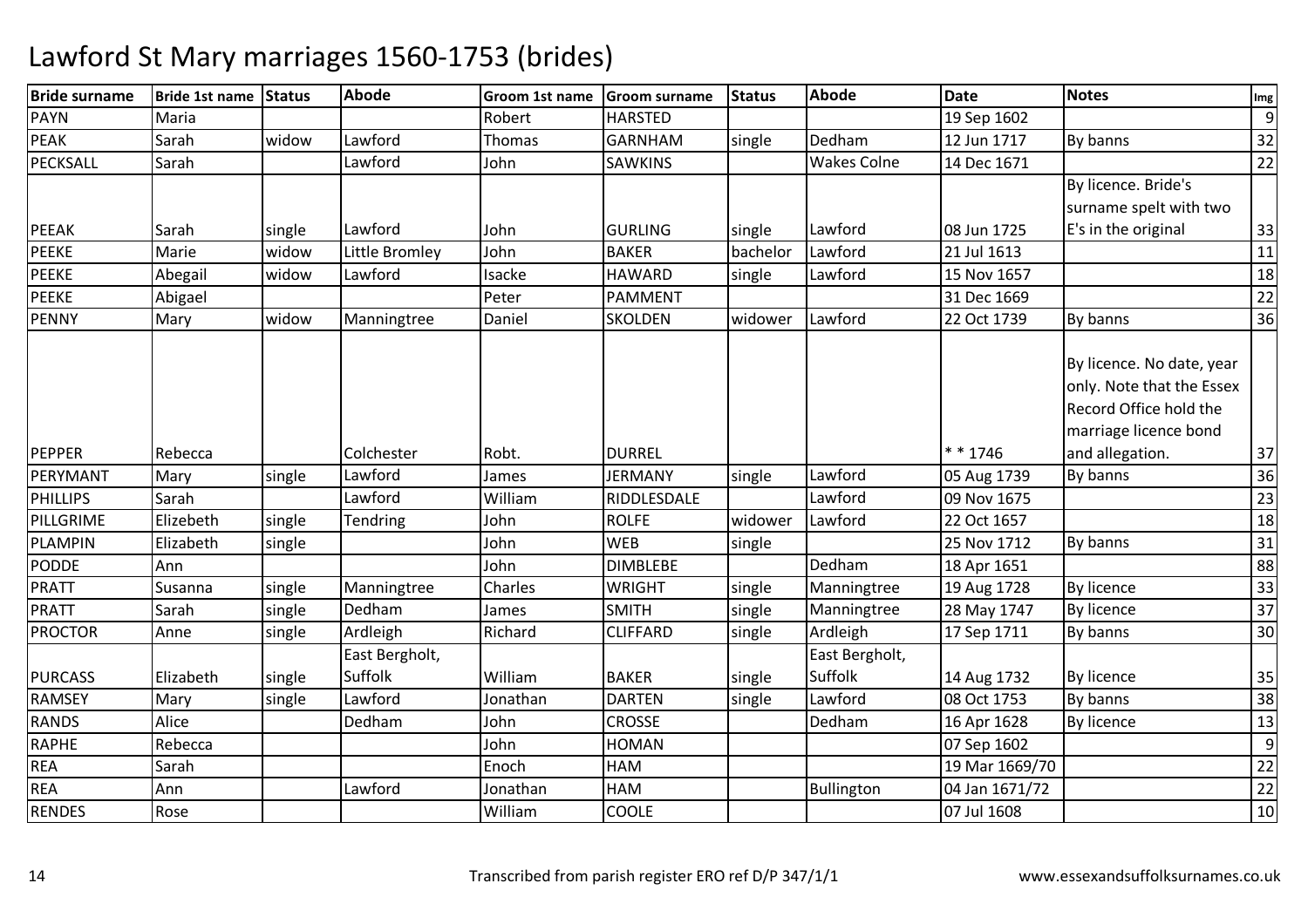| <b>Bride surname</b> | <b>Bride 1st name</b> | Status | <b>Abode</b>              | Groom 1st name | <b>Groom surname</b> | <b>Status</b> | <b>Abode</b>     | <b>Date</b>    | <b>Notes</b>                                                                 | Img              |
|----------------------|-----------------------|--------|---------------------------|----------------|----------------------|---------------|------------------|----------------|------------------------------------------------------------------------------|------------------|
|                      |                       |        |                           |                |                      |               |                  |                |                                                                              |                  |
| <b>REYNOLDS</b>      | Susanna               | single | Holbrooke, Suffolk Edward |                | <b>DEACON</b>        | single        | Dedham           | 27 Apr 1727    | By licence                                                                   | 33               |
| <b>REYNOLDS</b>      | Mary                  | single | Lawford                   | <b>Thomas</b>  | <b>JORDAN</b>        | single        | Lawford          | 20 May 1746    | By banns                                                                     | 37               |
| <b>RICHARDS</b>      | Mary                  | single | Lawford                   | Samuel         | <b>HATCH</b>         | single        | Dedham           | 12 Nov 1711    | By banns                                                                     | 30               |
| RICHARDSON           | Sarah                 | single | Lawford                   | Thos.          | <b>TURNER</b>        | single        | Lawford          | 10 Sep 1753    | By licence                                                                   | 38               |
| RIDDLESDAL           | Elizabeth             | widow  | Lawford                   | Georg          | <b>ANGIER</b>        | widower       | Lawford          | 28 Oct 1694    |                                                                              | 25               |
| <b>RIVET</b>         | Martha                | widow  | Dedham                    | Thomas         | LUFKIN               | widower       |                  | 19 Mar 1667/68 |                                                                              | 22               |
| <b>ROBINSON</b>      | Sarah                 | single | Lawford                   | Robert         | <b>ALLEN</b>         | widower       | Stutton, Suffolk | 19 Feb 1750/51 | By banns                                                                     | 38               |
| <b>ROCHESTER</b>     | Elizabeth             |        |                           | Nathaniel      | <b>WINDE</b>         |               |                  | 27 Jan 1647/48 | Groom's surname might<br>be abbreviated. Probably<br><b>Winder or Winden</b> | 89               |
| <b>ROCHESTER</b>     | Susan                 |        |                           | Dannel         | <b>FLANDERFLASE</b>  |               |                  | 26 Jan 1657/58 |                                                                              | 18               |
| ROG*                 | Susan                 |        |                           | Thomas         | <b>MAN</b>           |               |                  | 12 Nov 1635    | Bride's surname hard to<br>read. Rognel? Rogers?                             | 14               |
| <b>ROGERES</b>       | <b>Briget</b>         |        |                           | Edmund         | ANGIER               |               |                  | 25 Apr 1625    |                                                                              | 13               |
| <b>ROLFE</b>         | Susan                 | single | Lawford                   | John           | <b>SMITH</b>         | single        | Thorpe           | 22 Oct 1657    |                                                                              | 18               |
| <b>ROSE</b>          | Johan                 |        |                           | Matthew        | <b>MARTIN</b>        |               |                  | 24 Jun 1602    |                                                                              | $\boldsymbol{9}$ |
| <b>ROWLANT</b>       | Susanna               |        | Lawford                   | John           | <b>CANE</b>          |               | Little Bromley   | 29 Jan 1672/73 | Married with a licence at<br>Ardleigh by Mr Doughty                          | 23               |
| <b>RUIGGLES</b>      | Ann                   |        |                           | Thomas         | <b>WHENERY</b>       |               | Benham, Suffolk  | 25 Apr 1628    | By licence                                                                   | 13               |
| <b>RUNTING</b>       | Ann                   |        |                           | Henery         | <b>CARTER</b>        |               |                  | 20 Sep 1607    |                                                                              | 9                |
| <b>RYE</b>           | Johane                |        |                           | John           | <b>HARYS</b>         |               |                  | 18 Jul 1563    |                                                                              | 5                |
| <b>SACKER</b>        | Elizabeth             | single | Ramsey                    | John           | YELDON               | widower       | Ramsey           | 08 Dec 1730    | <b>By licence</b>                                                            | 34               |
| <b>SACKER</b>        | Elizabeth             | widow  | Lawford                   | Thomas         | <b>ABLETT</b>        | widower       | Sutton, Suffolk  | 24 Jun 1736    | <b>By licence</b>                                                            | 35               |
| <b>SADLER</b>        | Margery               |        |                           | Henry          | <b>GARNET</b>        |               |                  | 28 Mar 1584    |                                                                              | 5                |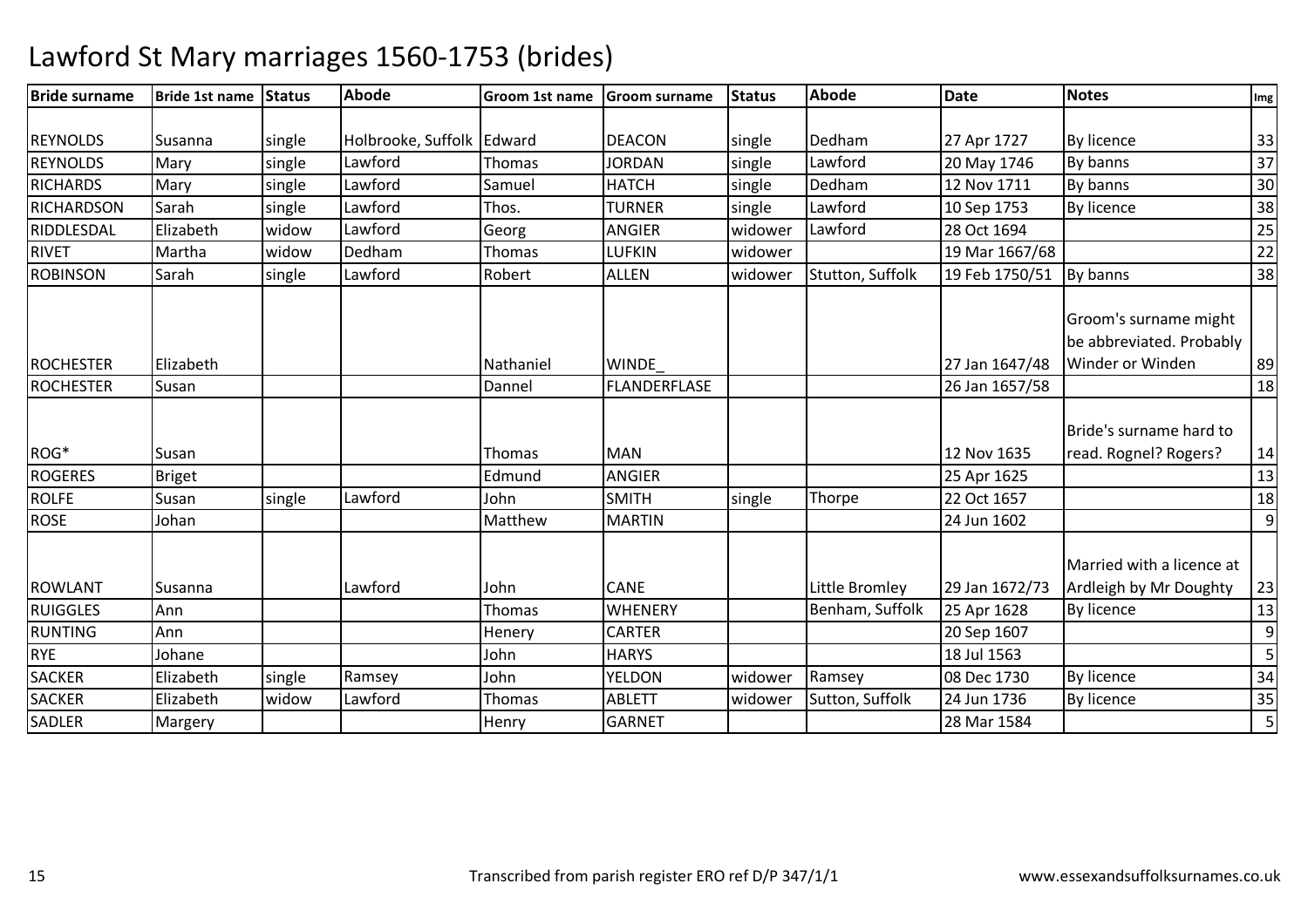| <b>Bride surname</b> | Bride 1st name Status |        | <b>Abode</b>     | Groom 1st name | <b>Groom surname</b> | <b>Status</b> | <b>Abode</b>         | <b>Date</b>    | <b>Notes</b>                  | Img             |
|----------------------|-----------------------|--------|------------------|----------------|----------------------|---------------|----------------------|----------------|-------------------------------|-----------------|
|                      |                       |        |                  |                |                      |               |                      |                |                               |                 |
|                      |                       |        |                  |                |                      |               |                      |                | Bride's name given as         |                 |
|                      |                       |        |                  |                |                      |               |                      |                | "Richar Sakins mayd           |                 |
|                      |                       |        |                  |                |                      |               |                      |                | Ralce." Unclear if they       |                 |
|                      |                       |        |                  |                |                      |               |                      |                | mean maid as in daughter      |                 |
| SAKINS?              | Ralce                 |        |                  | John           | <b>HIMSON</b>        |               |                      | 14 Nov 1664    | or maid servant.              | 22              |
| <b>SALMON</b>        | Martha                | single | Dedham           | Samuel         | <b>BLYTH</b>         | widower       | Langham              | 26 Oct 1726    | By licence                    | 33              |
| <b>SANDERS</b>       | Priscilla             |        | Colchester       | Thomas         | <b>GRIMWOOD</b>      |               |                      | 05 Nov 1679    | By licence                    | 23              |
| SANFORD              | Sarah                 | widow  | Lawford          | John           | <b>OLBONE</b>        | widower       | Lawford              | 24 May 1702    |                               | 28              |
|                      |                       |        |                  |                |                      |               | Bromley Par.         |                |                               |                 |
| <b>SAUNDERS</b>      | Mary                  | widow  | Dedham           | James          | <b>THORN</b>         | single        | (Little Bromley)     | 29 Sep 1730    | By licence                    | 34              |
| <b>SAYKINS</b>       | Elizabeth             | widow  | Lawford          | Robert         | <b>LUCAS</b>         | widower       | <b>East Bergholt</b> | 08 Mar 1708/9  | By licence                    | 30              |
| <b>SCUTTON</b>       | Elizabeth             | single | Lawford          | Jonathan       | <b>BURROUGH</b>      | single        | Lawford              | 20 Nov 1743    | By banns                      | 37              |
| <b>SEEBORN</b>       | Elizabeth             | single | Lawford          | Nathaniel      | <b>WHISLAY</b>       | single        | Lawford              | 21 Aug 1743    | By banns                      | 37              |
| <b>SEWELL</b>        | Barbery               |        |                  | John           | <b>EDWARDS</b>       |               |                      | 14 Sep 1561    |                               | $\overline{4}$  |
|                      |                       |        |                  |                |                      |               |                      |                |                               |                 |
|                      |                       |        |                  |                |                      |               |                      |                | By banns. Not clear if        |                 |
| <b>SHACKFORD</b>     | Abigail               | widow  | Ardleigh         | William        | <b>HARRIS</b>        | widower       |                      | 19 Jun 1723    | groom also from Ardleigh   32 |                 |
| <b>SHED</b>          | <b>Bridget</b>        | single | Lawford          | James          | <b>EAGLE</b>         | single        | Manningtree          | 19 Jul 1715    | By banns                      | 31              |
| <b>SHELDRAKE</b>     | Marie                 | maiden |                  | Robert         | <b>CLERK</b>         | bachelor      |                      | 22 Sep 1613    |                               | 11              |
| SHELDRAKE            | Mary                  |        |                  | William        | <b>BARTON</b>        |               |                      | 18 Jan 1626/27 |                               | 13              |
| <b>SHERMAN</b>       | Elizabeth             | single | Colchester       | Daniel         | <b>SIDA</b>          | single        | Dedham               | 24 Dec 1726    | By licence                    | 33              |
| <b>SHERMAN</b>       | Mary                  | widow  |                  | Friend         | MOUNTAGUE            | single        |                      | 03 Dec 1741    | <b>By licence</b>             | 36              |
| <b>SIERR</b>         | Mary                  |        |                  | Phillipe       | <b>WINGE</b>         |               |                      | 24 Apr 1655    |                               | 18              |
| <b>SKELTON</b>       | Margaret              |        | <b>Bradfield</b> | William        | <b>WINGE</b>         |               | Wix                  | 08 May 1627    | By licence                    | 13              |
| <b>SMITH</b>         | Faith                 |        |                  | Georg          | <b>BRUTON</b>        |               |                      | 12 Sep 1602    |                               | 9               |
| <b>SMITH</b>         | Ann                   | widow  |                  | Simon          | <b>BARTON</b>        | widower       |                      | 10 Sep 1611    |                               | 10              |
| <b>SMITHE</b>        | Martha                |        |                  | John           | <b>CHENEY</b>        |               |                      | 03 May 1631    |                               | 13              |
|                      |                       |        |                  |                |                      |               |                      |                | Groom's surname               |                 |
| <b>SMYE</b>          | Susan                 | maiden |                  | Richard        | <b>MAN</b>           | bachelor      |                      | 12 Oct 1605    | abbreviated to Ma.            | $\overline{9}$  |
| <b>SNAPE</b>         | Elizabeth             |        | Dedham           | John           | <b>YOUNG</b>         |               | Dedham               | 09 Sep 1669    |                               | 22              |
| <b>SPINCK</b>        | Elizabeth             | widow  | Lawford          | Richard        | <b>GOBYE</b>         | widower       | Frating              | 20 Feb 1614/15 |                               | $\overline{11}$ |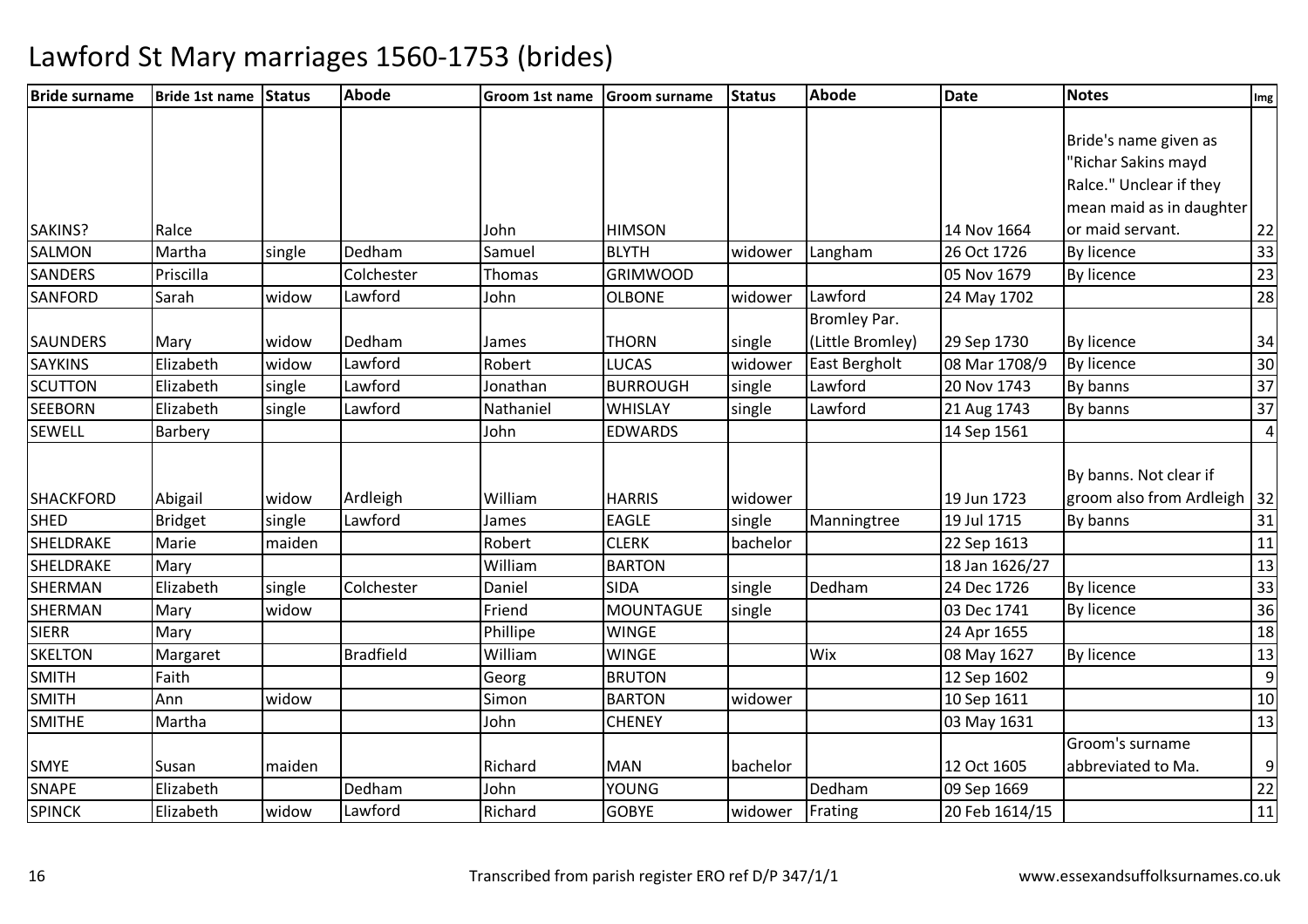| <b>Bride surname</b> | Bride 1st name Status |        | <b>Abode</b>     | Groom 1st name Groom surname |                  | Status   | <b>Abode</b>        | Date           | <b>Notes</b>                       | Img            |
|----------------------|-----------------------|--------|------------------|------------------------------|------------------|----------|---------------------|----------------|------------------------------------|----------------|
| <b>SPINK</b>         | Mary                  |        |                  | James                        | <b>BURAL</b>     |          |                     | 09 Feb 1692/93 |                                    | 25             |
|                      |                       |        |                  |                              |                  |          | <b>Bromley Mag.</b> |                |                                    |                |
| <b>SPINK</b>         | Mary                  | single | Lawford          | Richard                      | <b>KNOLLER</b>   | widower  | (Great Bromley)     | 09 Sep 1729    | By licence                         | 34             |
| SPINKE               | Mary                  |        |                  | Nathannell                   | <b>HAWARD</b>    |          |                     | 06 Sep 1654    |                                    | 17             |
| <b>SPINKES</b>       | Agnes                 |        |                  | John                         | <b>REE</b>       |          |                     | 25 Jan 1595/96 |                                    | $\overline{7}$ |
| <b>STAFFORD</b>      | Mary                  | single | Lawford          | Robert                       | <b>SALLOWS</b>   | single   | Wrabness            | 26 Mar 1706    | By banns                           | 29             |
| <b>STAMMERS</b>      | Sarah                 | single | Nedging, Suffolk | John                         | <b>OLBONE</b>    | single   | Lawford             | 23 Sep 1729    | By banns                           | 34             |
| <b>STANNWARD</b>     | Anne                  | widow  | Dedham           | Peter                        | <b>PALMENT</b>   | widower  | Lawford             | 02 Jun 1719    | By banns                           | 32             |
| <b>STAPELTON</b>     | Prisilla              |        |                  | Bartholomewe                 | <b>HALL</b>      |          |                     | 08 Dec 1597    |                                    | 8              |
| <b>STILES</b>        | Sarah                 | single | Dedham           | John                         | <b>CROSS</b>     | single   | Dedham              | 24 Dec 1730    | <b>By licence</b>                  | 34             |
| <b>STUDDE</b>        | Mary                  |        |                  | Jeremiah                     | <b>GOSTLING</b>  |          |                     | 16 Apr 1700    | By banns                           | 28             |
| <b>SUYTH</b>         | Johan                 |        |                  | Gyles                        | <b>MARTYN</b>    |          |                     | 14 Jun 1562    |                                    | -5             |
| <b>TAYLOR</b>        | Mary                  | single | Lawford          | John                         | <b>NEWMAN</b>    | widower  | Lawford             | 05 Oct 1722    | By banns                           | 32             |
| <b>TAYLOR</b>        | Sarah                 | single | Dedham           | Henry                        | <b>WILKINSON</b> | widower  | Dedham              | 26 Jul 1727    | <b>By licence</b>                  | 33             |
| <b>THORN</b>         | Johan                 | widow  | Little Bromley   | Robert                       | <b>KELLOCK</b>   | widower  | Lawford             | 30 Apr 1605    |                                    | 9              |
| <b>THORP</b>         | Mary                  | single | Lawford          | John                         | <b>BAKER</b>     | single   | Dedham              | 15 Jan 1745/46 | By licence.                        | 37             |
|                      |                       |        |                  |                              |                  |          | Stowmarket,         |                |                                    |                |
| <b>THROVY</b>        | Sarah                 | single | Lawford          | John                         | <b>RENNALDS</b>  | single   | Suffolk             | 06 Jul 1701    | <b>By licence</b>                  | 28             |
| <b>TIBALL</b>        | Margerie              |        |                  | John                         | <b>CONSTABLE</b> |          |                     | 17 Nov 1601    |                                    | 8              |
| <b>TIBBURN</b>       | <b>Bridget</b>        |        | Mistley          | John                         | <b>GRIMWOOD</b>  |          | Mistley             | 08 Oct 1705    | By banns                           | 29             |
| TITTERELL            | Johane                | maiden | Lawford          | John                         | <b>FEILD</b>     | widower  | Higham, Suffolk     | 28 Jul 1603    |                                    | 9              |
| <b>TOMSON</b>        | Mary                  |        | Lawford          | John                         | <b>ELMS</b>      |          | Deadham             | 10 Jan 1653/54 |                                    | 17             |
| <b>TRAPPITT</b>      | Ann                   |        |                  | Abraham                      | <b>BULL</b>      |          |                     | 24 Oct 1611    |                                    | 10             |
| <b>VINCE</b>         | Elizabeth             | widow  | Manningtree      | Peter                        | <b>GURLING</b>   | single   | Lawford             | 31 Dec 1738    | By banns                           | 36             |
| <b>WADE</b>          | Margaret              |        | Lawford          | Samuel                       | <b>SCOTT</b>     | single   | Lawford             | 02 Oct 1733    | By banns                           | 35             |
| <b>WAITER</b>        | Elizabeth             | single | Ardleigh         | George                       | <b>CLARK</b>     | single   | Ardleigh            | 24 May 1723    | By banns                           | 32             |
| WALDEGRAVE           | Ann                   | virgin |                  | Drew                         | <b>DURIE</b>     | bachelor |                     | 28 Jun 1608    | Mr & Mrs.                          | 10             |
|                      |                       |        |                  |                              |                  |          |                     |                |                                    |                |
|                      |                       |        |                  |                              |                  |          |                     |                | Mr & Mrs. They are                 |                |
|                      |                       |        |                  |                              |                  |          |                     |                | apparently the 10 x times          |                |
|                      |                       |        |                  |                              |                  |          |                     |                | great-grandparents of              |                |
| <b>WALDEGRAVE</b>    | Jemmimah              |        |                  | John                         | <b>CREWE</b>     |          |                     |                | 24 Feb 1622/23 Lady Diana Spencer. | 12             |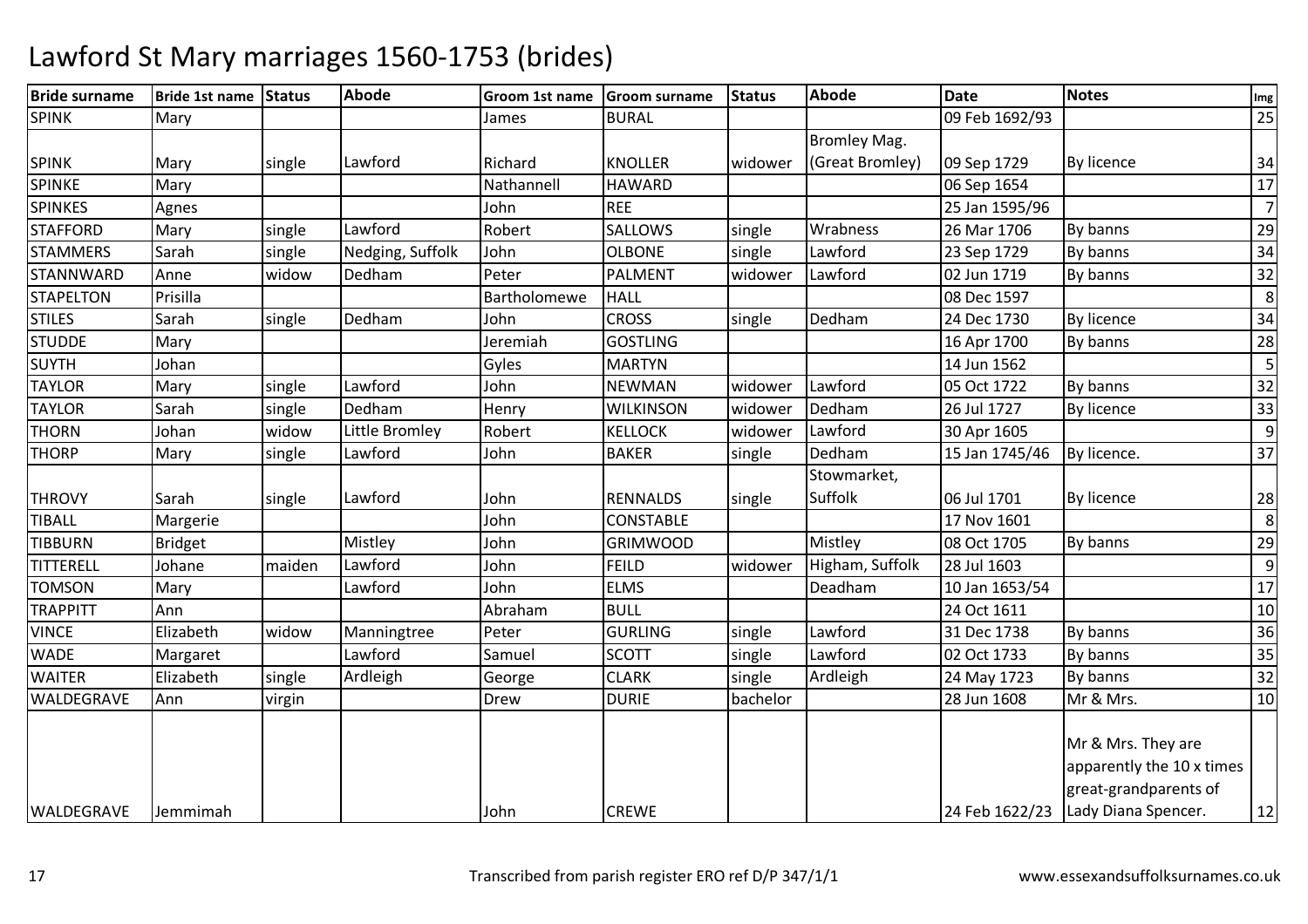| <b>Bride surname</b> | Bride 1st name | <b>Status</b> | <b>Abode</b> | Groom 1st name | <b>Groom surname</b> | <b>Status</b> | <b>Abode</b>           | <b>Date</b>    | <b>Notes</b>                  | Img            |
|----------------------|----------------|---------------|--------------|----------------|----------------------|---------------|------------------------|----------------|-------------------------------|----------------|
| <b>WARD</b>          | Susan          | maiden        |              | John           | <b>BROKE</b>         | bachelor      |                        | 10 May 1612    |                               | 11             |
| <b>WARREN</b>        | Elizabeth      | single        | Lawford      | James          | <b>DURRENT</b>       | single        | Lawford                | 04 Dec 1716    | By banns                      | 31             |
| <b>WATSON</b>        | Johan          |               |              | Nicholas       | <b>CHAS</b>          |               |                        | 06 Oct 1583    |                               | 5              |
| <b>WATTS</b>         | Elizabeth      |               | Dedham       | Thomas         | <b>WORD</b>          | widower       | Dedham                 | 20 Jun 1667    |                               | 22             |
| <b>WAYFARD</b>       | Johan          |               | St Osyth     | John           | <b>MANNING</b>       |               |                        | 26 Jun 1606    |                               | $\overline{9}$ |
| <b>WAYPOLE</b>       | Susan          | single        | Lawford      | Robert         | <b>TAYLER</b>        | single        | Lawford                | 05 Oct 1727    | By banns                      | 33             |
|                      |                |               |              |                |                      |               |                        |                | No date. Presumably           |                |
|                      |                |               |              |                |                      |               |                        |                | happened at the end of        |                |
| <b>WEELER</b>        | Margaret       |               |              | Rosing         | SHELDRAKE            |               |                        | * * 1586       | the year.                     | $6\,$          |
|                      |                |               |              |                |                      |               |                        |                |                               |                |
|                      |                |               |              |                |                      |               |                        |                | By licence. Groom's           |                |
|                      |                |               |              |                |                      |               |                        |                | abode presumably              |                |
|                      |                |               |              |                |                      |               |                        |                | indicates that he lived in    |                |
|                      |                |               |              |                |                      |               |                        |                | South Weald, just outside     |                |
|                      |                |               |              |                |                      |               |                        |                | <b>Brentwood (North Weald</b> |                |
|                      |                |               |              |                |                      |               |                        |                | is about 10 miles from        |                |
| <b>WELLS</b>         | Hannah         | single        | Brentwood    | George         | <b>YOUNG</b>         | widower       | <b>Brentwood Waild</b> | 05 Oct 1743    | Brentwood).                   | 37             |
|                      |                |               |              |                |                      |               |                        |                |                               |                |
|                      |                |               |              |                |                      |               |                        |                | The Reverend Mr James         |                |
|                      |                |               |              |                |                      |               |                        |                | Rathbone Rector of            |                |
|                      |                |               |              |                |                      |               |                        |                | Beamont [Beaumont] in         |                |
|                      |                |               |              |                |                      |               |                        |                | this County and the Lady      |                |
|                      |                |               |              |                |                      |               |                        |                | Lucy Whaley, Relict of the    |                |
|                      |                |               |              |                |                      |               |                        |                | Revd. Mr Thomas Harris        |                |
|                      |                |               |              |                |                      |               |                        |                | late Rector of this Parish.   |                |
| <b>WHALEY</b>        | Lucy           |               |              | James          | <b>RATHBONE</b>      |               |                        | 18 Apr 1700    | By licence.                   | 28             |
|                      |                |               |              |                |                      |               |                        |                | Ye bannes being               |                |
| <b>WHITMORE</b>      | Phoebe         |               |              | Philip         | <b>SANDERS</b>       |               |                        | 22 Aug 1689    | published at Dedham           | 24             |
| <b>WHITTMORE</b>     | Phoebe         |               | Dedham       | Robert         | <b>HARDINGE</b>      |               | Tollesbury             | 02 May 1664    |                               | 22             |
| <b>WHITTOP</b>       | Rebecka        |               |              | Willm.         | <b>RUFFELER</b>      |               |                        | 18 Nov 1582    |                               | $\overline{5}$ |
| <b>WHITTOPP</b>      | Agnes          |               |              | Thomas         | <b>KNAP</b>          |               |                        | 04 Feb 1562/63 |                               | 5              |
| <b>WIG</b>           | Elizabeth      |               |              | Thomas         | <b>HORRIS</b>        |               |                        | 05 Aug 1611    |                               | 10             |
|                      |                |               |              |                |                      |               |                        |                |                               |                |